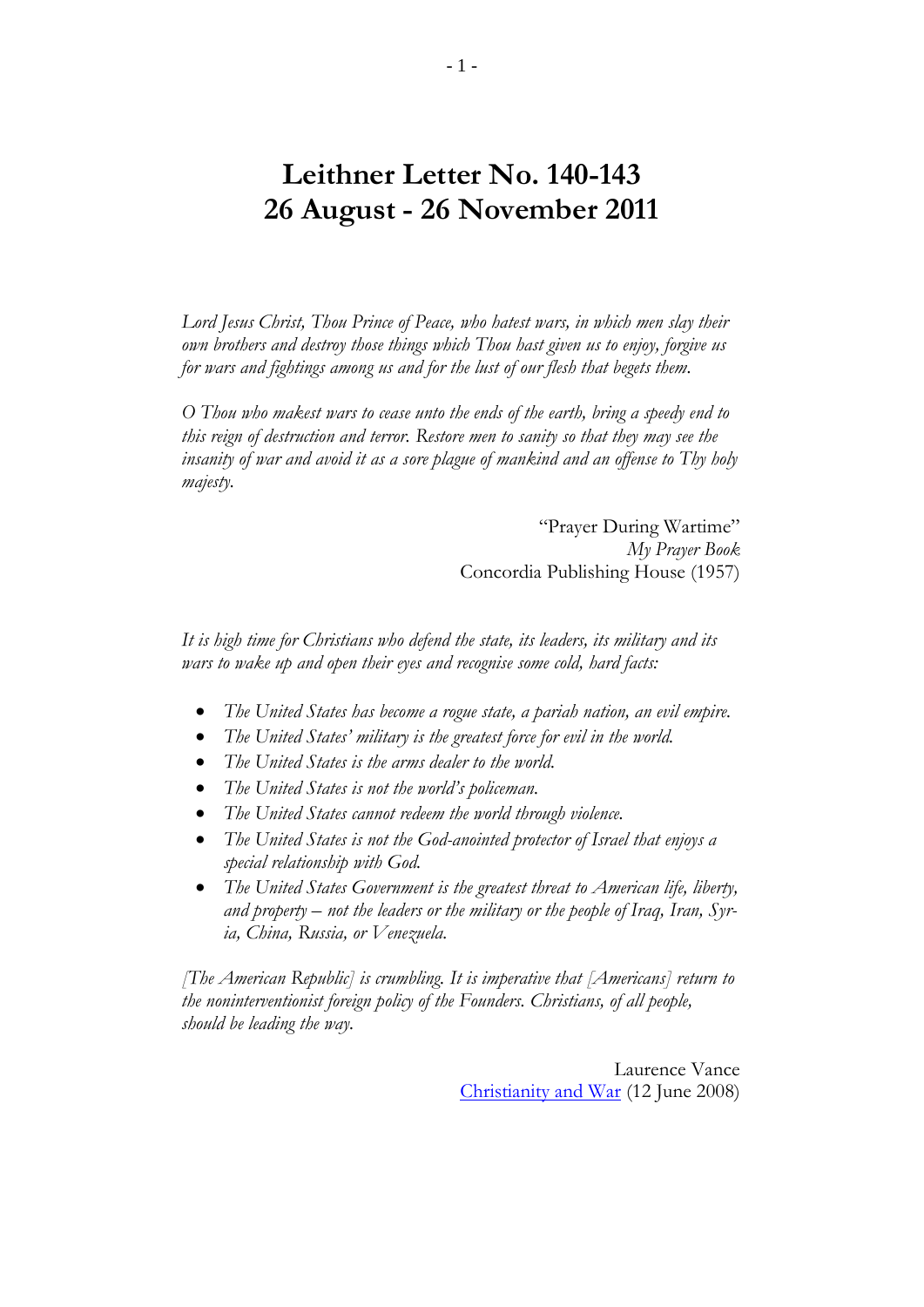# **The Decade Since 11 September 2001: What Hath Our Stupid and Evil Rulers Wrought?**

To what depths have today's rulers sunk? At the International Military Tribunal in Nuremberg in 1945-46, Anglo-American élites subjected the most senior henchmen of Adolph Hitler, the murderers of millions, to something resembling the rule of law and a fair trial. In 1962, the Israeli secret service, Mossad, captured Adolph Eichmann (who during the Second World War managed the mass deportation of Jews to extermination camps) in Argentina and spirited him to Israel. He faced 15 criminal charges, including crimes against humanity and war crimes, and is the only person executed in Israel after conviction by a civilian court. Yet earlier this year, the U.S. Government didn't even consider the pretence of due process and a fair trial according to the rule of law. Instead, its military planned and executed the premeditated murder of Osama bin Laden (who, among other things, masterminded the murder of ca. 3,000 people on 11 September 2001).

Do Westerners deny any distinction between justice and revenge? Does the chasm that separates Law and Gospel completely elude them? It's imperative that a mass murderer, be he a National Socialist or an Islamic (or Christian or Jewish) fanatic or anybody else, receive a fair trial NOT because he "deserves" natural justice (in the British sense) or due process (in the American sense), but because if he does then chances are very good that ordinary people charged with lesser offences – particularly people who are neither white, Anglo-Saxon nor Protestant – will, too. But if the mass murderer isn't subjected to the rule of law, then who else won't be? Where's the dividing line? If we take the rule of law seriously, then no person is above the law. But if we don't, then agents of the state inevitably rise above the law (see, for example, Steven Greenhut, [But America IS a Police State](http://lewrockwell.com/greenhut/greenhut66.1.html) and Glenn Greeenwald, [A Prime Aim of the Growing Surveillance State\)](http://www.salon.com/news/opinion/glenn_greenwald/2011/08/19/surveillance/index.html).

Before 2 May 2011, one might have assumed that a graduate of Harvard Law School named Barack Obama would be at least dimly aware of these fundamental distinctions. But his [Remarks by the President on Osama Bin Laden](http://www.whitehouse.gov/the-press-office/2011/05/02/remarks-president-osama-bin-laden) dispelled any such illusion. Obama said:

On September 11, 2001, in our time of grief, the American people … [were] united in our resolve to protect our nation and to bring those who committed this vicious attack to justice. We quickly learned that the 9/11 attacks were carried out by al-Qaeda – an organization headed by Osama bin Laden, which had openly declared war on the United States and was committed to killing innocents in our country and around the globe. And so we went to war against al-Qaeda to protect our citizens, our friends, and our allies. Last August, after years of painstaking work by our intelligence community, I was briefed on a possible lead to bin Laden … And finally, last week, I determined that we had enough intelligence to take action, and authorized an operation to get Osama bin Laden and bring him to justice.

Today, at my direction, the United States launched a targeted operation against that compound in Abbottabad, Pakistan. A small team of Americans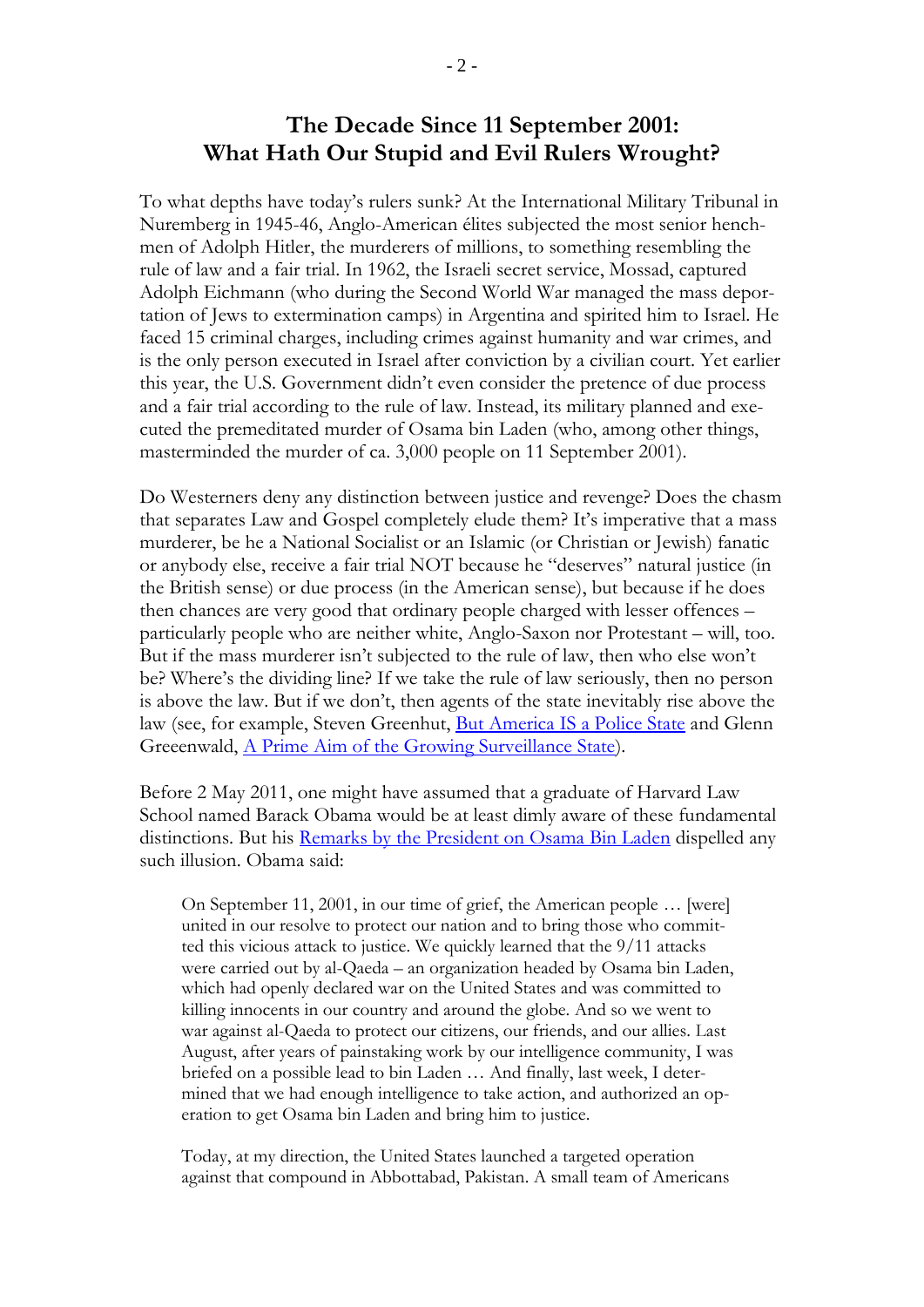carried out the operation with extraordinary courage and capability. No Americans were harmed. They took care to avoid civilian casualties. After a firefight, they killed Osama bin Laden and took custody of his body.

We must also reaffirm that the United States is not – and never will be – at war with Islam. I've made clear, just as President Bush did shortly after 9/11, that our war is not against Islam. Bin Laden was not a Muslim leader; he was a mass murderer of Muslims. Indeed, al-Qaeda has slaughtered scores of Muslims in many countries, including our own. So his demise should be welcomed by all who believe in peace and human dignity.

The American people did not choose this fight. It came to our shores, and started with the senseless slaughter of our citizens. After nearly 10 years of service, struggle, and sacrifice, we know well the costs of war … Yet as a country, we will never tolerate our security being threatened, nor stand idly by when our people have been killed. We will be relentless in defense of our citizens and our friends and allies. We will be true to the values that make us who we are. And on nights like this one, we can say to those families who have lost loved ones to al-Qaeda's terror: Justice has been done.

Let us remember that we can do these things not just because of wealth or power, but because of who we are: one nation, under God, indivisible, with liberty and justice for all. Thank you. May God bless you. And may God bless the United States of America.

Many – but thankfully not all – Australians shared these warped sentiments.<sup>1</sup> According to the Prime Minister, Julia Gillard, bin Laden's death provided "some small measure of justice" for the loved ones of the people who died on 11 Sep-

<sup>1</sup> In diametric contrast, "Rae and Jack Tompsett don't have much time for feelings of vengeance. No amount of revenge rhetoric after the death of Osama bin Laden is going to ease the daily pain caused by the absence of their son, Steve, from their lives. "It's nearly 10 years ago. We miss him to this day, and there are hundreds and thousands of families in the same position,'' Mrs Tompsett said yesterday from her Sydney home. The Tompsetts lost their son in the September 11, 2001, attacks on New York. He was one of 10 Australians to die in the World Trade Centre that day."

<sup>&</sup>quot;One of the first things Mrs Tompsett said when speaking to *The Australian* yesterday was that she felt sorry for the hijackers who killed her son and thousands of others that morning. ''I also feel sad for the young men who flew the planes, that they felt they were doing something good for God. They were very misled,' she said. Mrs Tompsett said it was a relief bin Laden had finally been killed and that she 'can't be sorry,' but she does not think it will do much to stop Islamic terrorism … Mrs Tompsett does not view bin Laden and al-Qa'ida as representing the true teachings of the Islamic faith. 'Islamic teaching is basically about charity and love and care for one another. Unfortunately, over the centuries some of it has been warped to include annihilating anyone who's not Muslim,' she said."

<sup>&</sup>quot;Mr Knox said he personally had wanted to see bin Laden captured alive and put on trial. 'Only because that is what I see as true justice,' he said. 'Also, if you look at what's happening now, security for America now has to be enhanced because there may be retribution, and terror groups may want to avenge his death. My thinking is that this will never end. It is bittersweet for me. The death of Osama bin Laden doesn't really change anything, apart from bringing some partial closure. At the moment, there is not a lot of comfort'" (see Leo Shanahan and Michael Owen, "Families of Victims Find Shock Outweighs Relief," *The Australian*, 3 May 2011).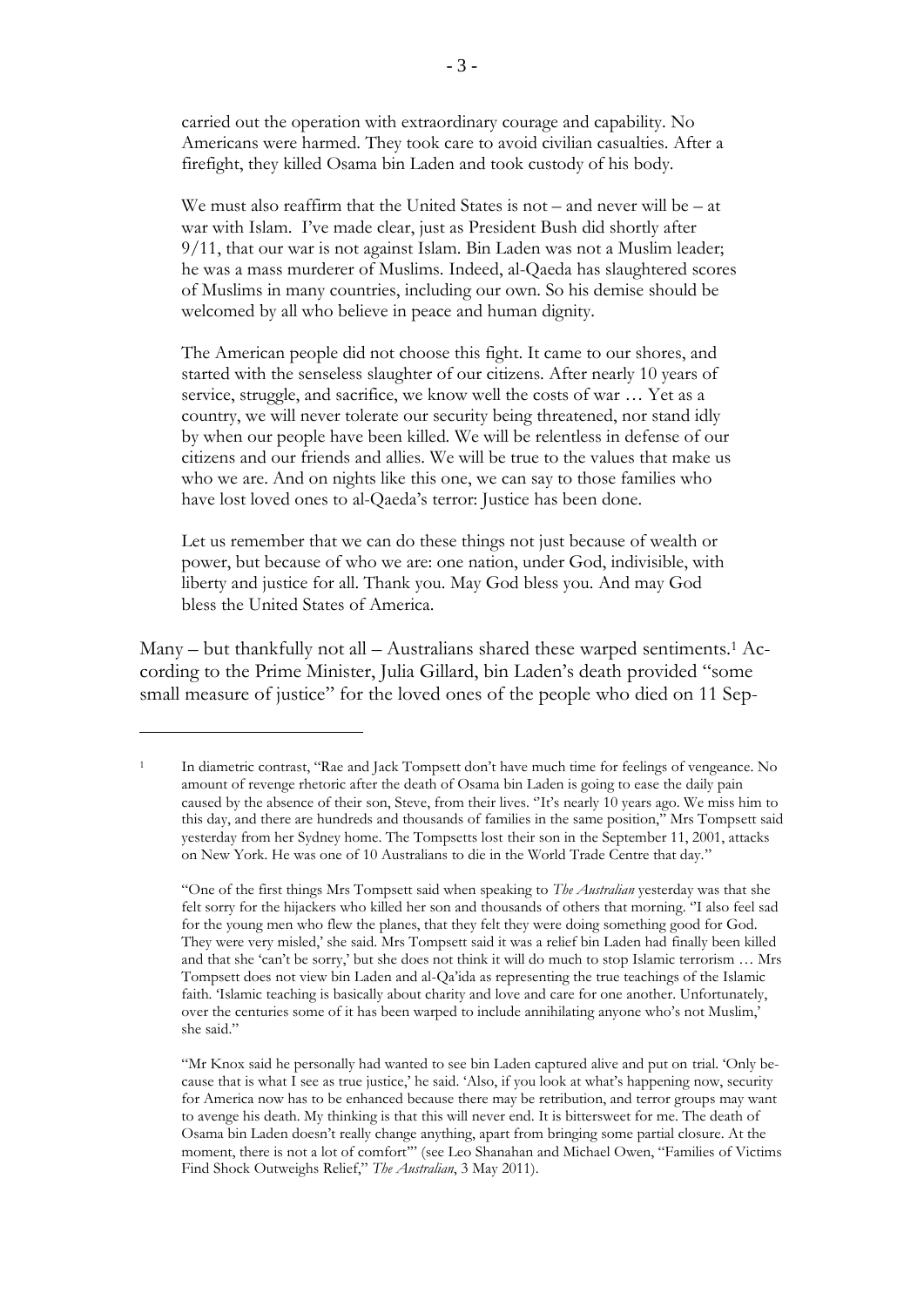tember (see Paul Osborne, "bin Laden Death Is Justice for Victims: PM," *The Sydney Morning Herald*, 2 May). According to the ABC [\(Gillard and Howard Ap](http://www.abc.net.au/pm/content/2011/s3205681.htm)[plaud bin Laden Killing](http://www.abc.net.au/pm/content/2011/s3205681.htm), 2 May), "Julia Gillard has welcomed the death of Osama bin Laden. The Opposition leader, Tony Abbott, regards it as an achievement that vindicates Australia's support for the US in Afghanistan. And the former Prime Minister, John Howard, who was in Washington when the Pentagon was attacked on September the 11th 2001, says he's a happy man." "The killing of Osama bin Laden is an epic event and a rallying triumph for the US," wrote Paul Kelly in [Jus](http://www.theaustralian.com.au/news/world/justice-delayed-but-finally-delivered/story-e6frg6ux-1226049425514)[tice Delayed But Finally Delivered](http://www.theaustralian.com.au/news/world/justice-delayed-but-finally-delivered/story-e6frg6ux-1226049425514) (*The Australian*, 4 May 2011). And on 5 May, in [Don't Cry for Osama bin Laden](http://www.theaustralian.com.au/news/opinion/dont-cry-for-osama-bin-laden/story-e6frg71x-1226050063282), *The Australian* editorialised:

Justice and the law are not always congruent and in the haze of war the law of self-preservation is likely to prevail. *The Australian* understands those who would have preferred for Osama bin Laden to be captured and forced to account for his crimes. It is true that we must demonstrate a strong commitment to standards of justice rather than descend towards the barbarity of those who attack our values. Yet much of the legalistic condemnation of bin Laden's death smacks of pointless moral posturing.

Besides, there are pragmatic reasons why we are all better off without bin Laden surviving to create an international propaganda circus that would have endangered even more lives. We could have expected howls of protest over incarceration at Guantanamo Bay as the human rights lawyers demanded nothing less than an American civil trial. But bin Laden's imprisonment would also have provided an ongoing rallying cry for terrorists in Afghanistan and further afield, possibly leading to the loss of more soldiers' lives. And fears would have been raised around the world about his fanatical supporters attacking or taking hostage Americans, Australians or any Westerners, to keep the terror alive. In the pragmatic ways of the world, not the abstract realm of attention-seeking human rights lawyers, it is a good and just thing that bin Laden is dead.

Bret Stephens ("Vengeance Stirs a Wounded Nation: Osama Proves How American He Is," *The Wall Street Journal*, 3 May 2011) offered perhaps the most uncompromising and unapologetic expression of these views – as well as the starkest description of the moral cesspool into which vengeance tempts us:

There was only one discordant note in Barack Obama's otherwise masterly speech announcing the killing of Osama bin Laden. It came when the President invoked the word ''justice'' to describe what had just been done to the architect of 9/11. It wasn't quite the word he was looking for. But actions speak louder than words.

Justice, as we in the West have come to know it, requires due process. It takes place in a courtroom under the supervision of a judge. Prosecutors must prove their case; defendants are entitled to a competent defence; rules of evidence and procedure must scrupulously be followed. A jury must render its verdict. Punishment can be neither cruel nor unusual.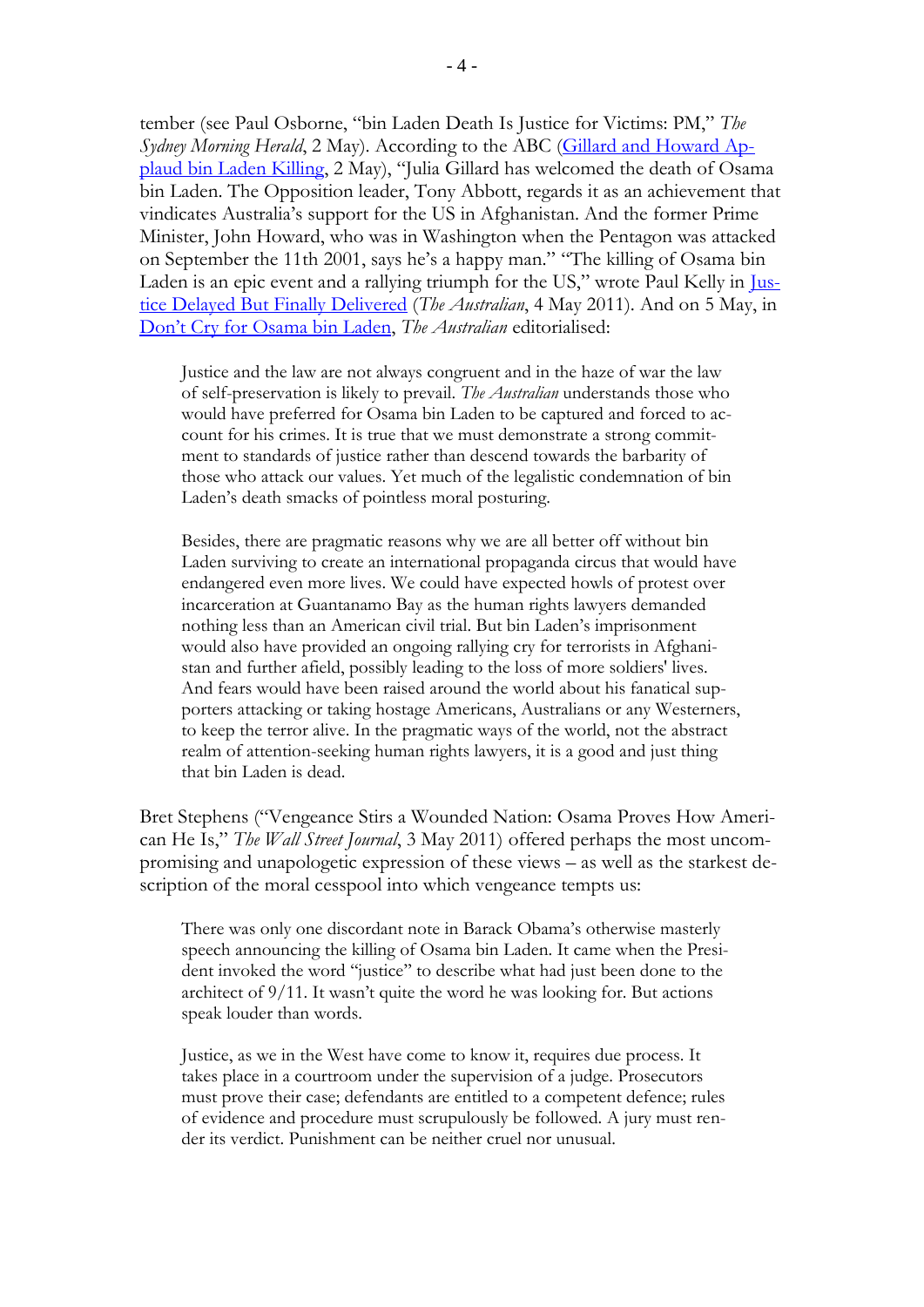As for bin Laden, what was meted out to him was vengeance. Vengeance, pure and simple, sweet and sound. Vengeance. Cathartic, uplifting, necessary and right. Got a problem with that? I don't. Nor did the people who poured into the streets on Sunday night to cheer outside the White House. Or the crowd I saw on Monday morning as I walked the perimeter of Ground Zero. ''Why does everyone root for the avenger in feature films?'' asks my friend Thane Rosenbaum, who teaches law at Fordham and is writing a book about revenge. ''Is it because people are immoral in the dark or is it because we all realise that the avenger's quest and duty is righteous and true?'' *Thane's point*  isn't that vengeance is better than justice. It's that there can be no true justice without *vengeance* (italics added).

Americans didn't merely want to be secured against another attack – an achievement experienced only in the absence of fresh outrages and appreciated only in hindsight. Americans wanted vengeance. It's what they had wanted after Pearl Harbor, too: what took the Marines up Mt Suribachi, the Rangers up Pointe du Hoc. Revenge is a glue that holds a fractious nation together in the service of a great and arduous cause. Obama, for all his talk of justice, understands this. Or, in the education that is the presidency, he has come to understand it.

Here is something that Obama, more than most Western leaders, deeply understands: Symbolism matters. It matters that the ultimate symbol of Islamist rage did not wear a ring of invisibility. It matters that he was taken out not by a laser-guided bomb, but by US fighting men whose names we may someday know. If ever there was a doubt about just how American Obama is, Sunday's raid eliminates it. This was his finest hour. It's for the rest of us, avenged at last, to rejoice.

Is the tenth anniversary of the attacks of 11 September 2001 really a time to rejoice? Or is it instead a time to reflect, mourn, and ask that others forgive our (and our rulers') sins against them and that we forgive others' sins against us? The unspeakable truth is that the War *on* Terror is a war *of* terror waged upon innocent civilians in impoverished lands – lands which have been impoverished not least by relentless Western meddling. Moreover, the War on Terror is one of America's most comprehensive diplomatic, economic and military defeats, one which the U.S. Government has inflicted upon its own subjects. The terrible truth is that civilians and soldiers have died for nothing. In the torrents of discussion, chestthumping and self-righteous state-worship which is likely to accompany the approach and wake of this tenth anniversary, it's very likely that these corollaries of this awful truth will be completely ignored:

• The events of 11 September 2001 ("9/11" in American parlance) were a temporary deviation ("outlier") rather than a permanent shift: they bore no relation to previous terrorist attacks; and thus far nothing like them has recurred. Indeed, outside the Middle East and South Asia, the incidence and toll of terrorist attacks has been falling since the early 1990s.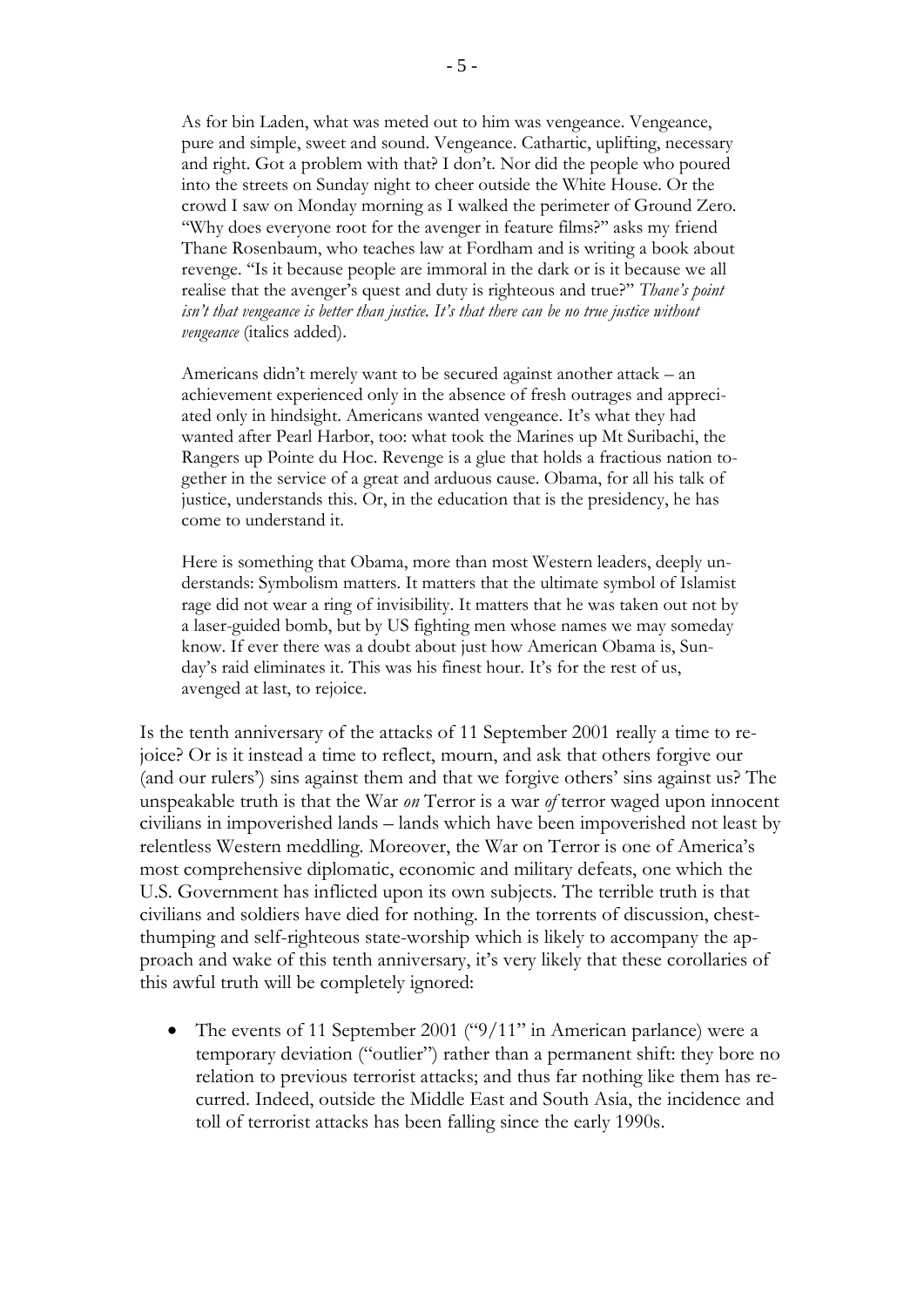- Even including the toll of 9/11, terrorism (whether international or domestic) poses an extremely small and insignificant risk to the life of any individual American or resident of any Western country except Israel. If a long series of attacks struck the U.S., each on the scale of 9/11, the risk to any one American would still be far smaller than the risks (such as diabetes, heart disease, etc.) that cause people to shrug their shoulders rather than lose their heads.
- In 2005, almost one-half of Americans worried that they or their families could be killed by terrorists – a level of concern higher than it was four years earlier, even though no attacks occurred in the interim (or, for that matter, since 2005). That level vastly exceeds the concern about diabetes, heart disease and stroke – each of which are many times more likely to kill.
- It is very and perhaps insuperably difficult for terrorists to obtain, much less deploy, chemical, biological or – especially – nuclear weapons; and even if they did, the resulting toll of death would very likely be a small fraction of what our rulers allege. Even if terrorists launched a WMD attack whose death toll were many times that of 9/11, the risk to any one person would still be very small.

# **What Is Terrorism?**

According [to Wikipedia,](http://en.wikipedia.org/wiki/Terrorism) although there exists "no universally agreed, legally binding, criminal law definition of terrorism," politicians and their poodles in the media and universities routinely use the term to refer to acts of violence which their perpetrators undertake in order to achieve specific ideological, political, religious or other ends. By this conception, terrorism is a means that the relatively weak pit against the comparatively strong. People and organisations whom Western governments label "terrorists" intend, among other things, to create fear by targeting or disregarding the safety of civilians. After the attacks of 11 September 2001, al-Qaeda overtook the Irish Republican Army, Hamas and Hezbollah as the world's most infamous (in Western eyes) terrorist group.

Bruce Hoffman (*Inside Terrorism*, Columbia University Press, 2006, p. 41) specifies some attributes of this conventional conception of terrorism. He concludes that it

- has political or ideological motives and aims;
- is violent (or threatens violence);
- seeks a far-reaching psychological impact beyond its immediate victim or target, usually by instilling fear into the general public;
- is conducted by an organisation with an identifiable chain of command or conspiratorial cell structure; and
- *is perpetrated by a sub-national group or non-state entity* (italics added).

Hoffman's list conveniently excludes acts of [state terrorism](http://en.wikipedia.org/wiki/State_terrorism) and war. Why does it exculpate the state? Like the term "liberalism," which once promoted the natural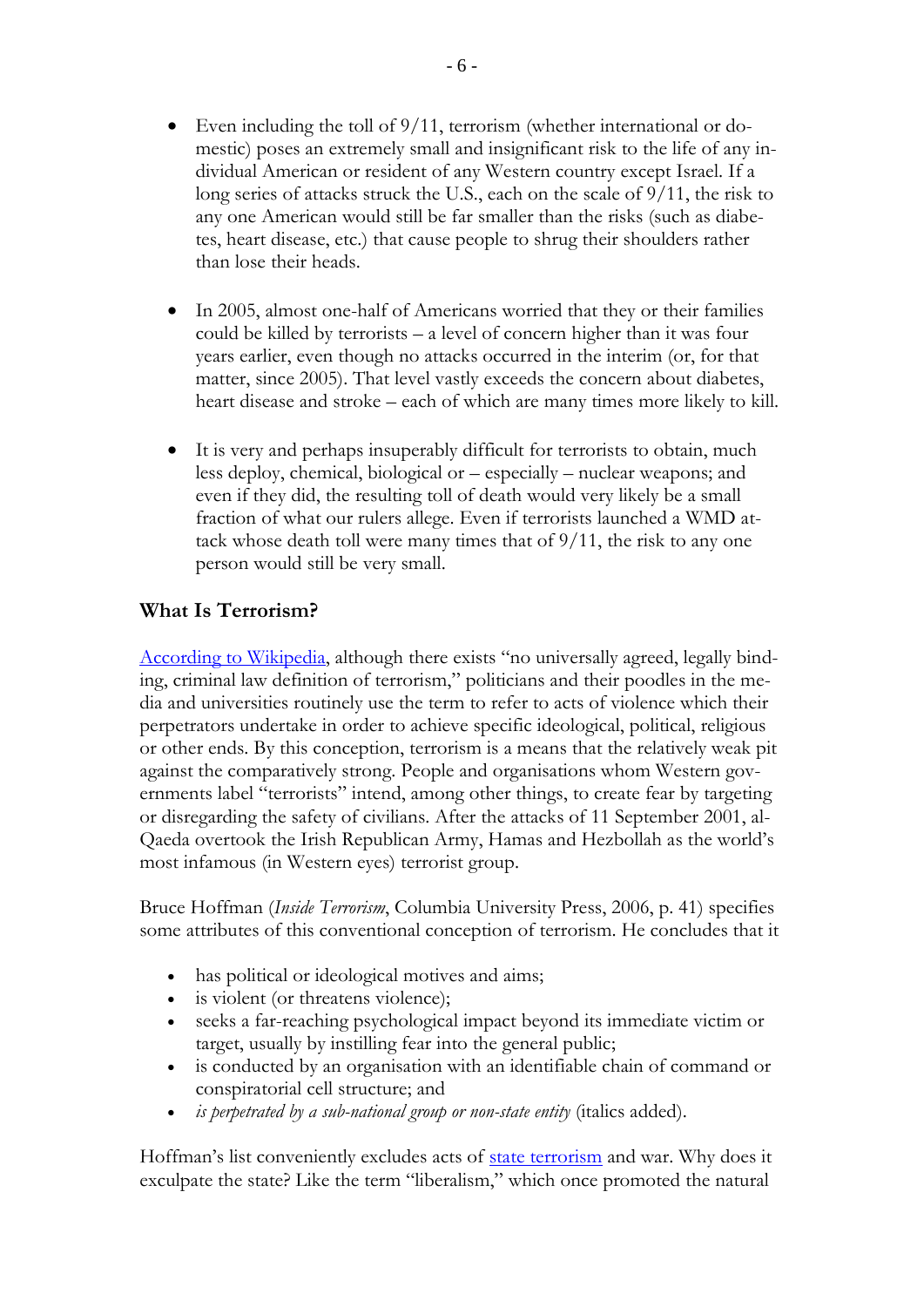rights of individuals against Leviathan but now glorifies the utilitarian "rights" of the state over its subjects, the mainstream's conception of terrorism distracts attention from the fact that, historically, "terrorism" denoted the diametrically opposite idea, i.e., acts of violence perpetrated for ideological reasons by the strong – namely the state – against the weak (namely its subjects). <sup>2</sup> Wikipedia notes that "[this conventional] concept of terrorism may itself be controversial as it is often used by state authorities (and individuals with access to state support) to delegitimize political or other opponents, and potentially to legitimize the state's own use of armed force against opponents (such use of force may itself be described as "terror" by opponents of the state)."<sup>3</sup>

Senior American military officials – including [William Odom,](http://en.wikipedia.org/wiki/William_Eldridge_Odom) a three-star general who was Director of the National Security Administration under Ronald Reagan – have frankly acknowledged that the U.S. Government has long resorted to state terrorism, and have thus noted the consequent inherent hypocrisy of the conventional use of the term "terrorism." In American Hegemony: How to Use It, How [to Lose It,](http://www.middlebury.edu/media/view/214721/original/OdomPaper.pdf) Odom wrote:

As many critics have pointed out, terrorism is not an enemy. It is a tactic. Because the United States itself has a long record of supporting terrorists and using terrorist tactics, the slogans of today's war on terrorism merely makes the United States look hypocritical to the rest of the world. A prudent American president would end the present policy of "sustained hysteria" over potential terrorist attacks … [would] treat terrorism as a serious but not a strategic problem, encourage Americans to regain their confidence, and refuse to let al-Qaeda keep us in a state of fright.

It's hardly just Americans: why, more generally, do Western politicians, journalists and academics – who, almost to a man, are starry-eyed worshippers of the welfare-warfare state – regard terrorism as an act of violence perpetrated by "nonstate actors"? If the last dot point were omitted from Hoffman's list, wouldn't the bulk of Western foreign policy be indistinguishable from terrorism? Save for this caveat, wasn't the Anglo-American invasion of Iraq in March 2003 an act of terrorism? Indeed, wasn't it a war crime?<sup>4</sup>

<sup>2</sup> See in particular Myra Williamson, *Terrorism, War and International Law: The Legality of the Use of Force Against Afghanistan In 2001*, Ashgate Publishing, 2009, p. 38.

<sup>3</sup> See also Alex P. Schmid, "The Definition of Terrorism," *The Routledge Handbook of Terrorism Research*, Routledge, 2011 p. 39.

<sup>4</sup> A war crime is a general label used to describe one of three specific crimes enumerated and de-scribed in Article 6 of the Charter of the [International Military Tribunal](http://www4.justiz.bayern.de/olgn/imt/imte.htm) (IMT). Immediately after the end of the Second World War, the governments of the "Big Four" (i.e., the U.S.A., Soviet Union, Britain and France) established the IMT in order to prosecute the leaders of National Socialist Germany and its allies. The Tribunal's Charter, published on 8 August 1945 (ironically, just hours after the nuclear explosion at Hiroshima and just hours before the second detonation at Nagasaki), declared in Article 6: "The following acts, or any of them, are crimes coming within the jurisdiction of the Tribunal for which there shall be individual responsibility:"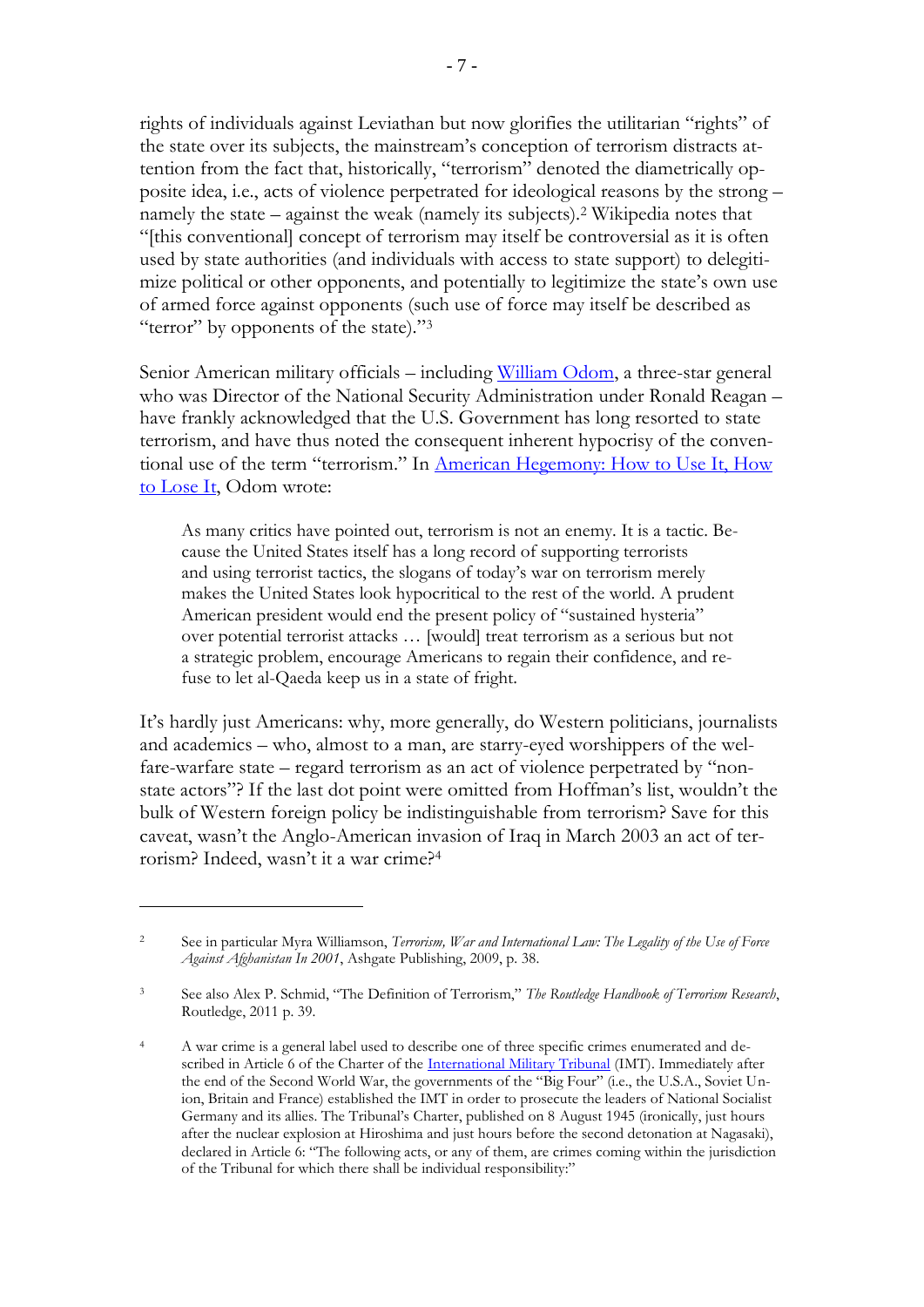In light of the voluminous evidence that now crowds the public domain, a strong case can be made that in 2001-2003 American, British, Australian and other "leaders" and their military and civilian advisers engaged in or acquiesced to the "planning, preparation, initiation or waging of a war of aggression" – that is, they plotted and committed a war crime. At the time it was obvious (see in particular Justin Raimondo, "[The Lying Game](http://www.antiwar.com/justin/j020703.html)," 7 February 2003), and today is as plain as the nose on one's face, that neither Saddam Hussein nor the Iraqi military posed the remotest threat to any Western country; nor did either Saddam or his military have the faintest connection to the attacks on 11 September 2001. The many revelations by former insiders, coupled with the **Downing Street Memo**, [Lewis](http://en.wikipedia.org/wiki/Scooter_Libby) ("Scooter") [Libby indictment](http://en.wikipedia.org/wiki/Scooter_Libby) and numerous other sources, leave little doubt that these insiders intentionally deceived the world in order to invade a country that posed no threat to anybody except its own unfortunate subjects.

Accordingly, and by the precedent set at Nuremberg, the misleading and everchanging rationales uttered before, during and after the invasion of Iraq exonerate nobody. Nor does the evasive special pleading uttered after the fact ("we acted on the best information available," ex-Prime Minister John Howard has bleated repeatedly since the WMDs failed to materialise). The precedent self-righteously established by America and Britain at Nuremberg in 1946 condemned them in 2003: to invade a country that has neither the means nor the intention to attack you – whether or not the invaders know it when they plan and execute their invasion –

1

- "*Crimes against Peace*: namely, planning, preparation, initiation or waging of a war of aggression, or a war in violation of international treaties, agreements or assurances, or participation in a Common Plan or Conspiracy for the accomplishment of any of the foregoing." In plain English, to invade a nation that has never threatened you and does not presently threaten you is a crime against peace.
- "*War Crimes*: namely, violations of the laws or customs of war. Such violations shall include, but not be limited to, murder, ill-treatment or deportation to slave labour or for any other purpose of civilian population of or in occupied territory, murder or ill-treatment of prisoners of war or persons on the seas, killing of hostages, plunder of public or private property, wanton destruction of cities, towns, or villages, or devastation not justified by military necessity …

Article 6 warns: "Leaders, organisers, instigators, and accomplices participating in the formulation or execution of a Common Plan or Conspiracy to commit any of the foregoing crimes are responsible for all acts performed by any persons in execution of such plan." Section 7 states "The official position of defendants, whether as Heads of State or responsible officials in Government departments, shall not be considered as freeing them from responsibility or mitigating punishment." And Section 8 cautions: "The fact that the defendant acted pursuant [to an order of a superior] shall not free him from responsibility …"

The Nuremberg Tribunal explicitly prohibited *tu quoque* ("you did it too!") defences – hardly a surprise, given that it rendered victors' justice. The prosecuting powers sought to obscure the inconvenient fact that during the war their civilian and military leaders, as well as a few of their officers and enlisted men, had issued and obeyed orders that fell well short of the standards imposed upon Hitler's henchmen. This prohibition set a bad precedent. Surely justice, if it is worthy of the name, cannot be restricted to particular times, places and people? That is, if the invasion of Poland was a crime against peace when Adolf Hitler and high-ranking German officers and diplomats planned and executed it in 1939, then (to cite but one example) surely the invasion of Iraq, when planned and committed in 2001–2003 by George W. Bush, Tony Blair, John Howard and their military and diplomatic subordinates, is no less a crime against peace?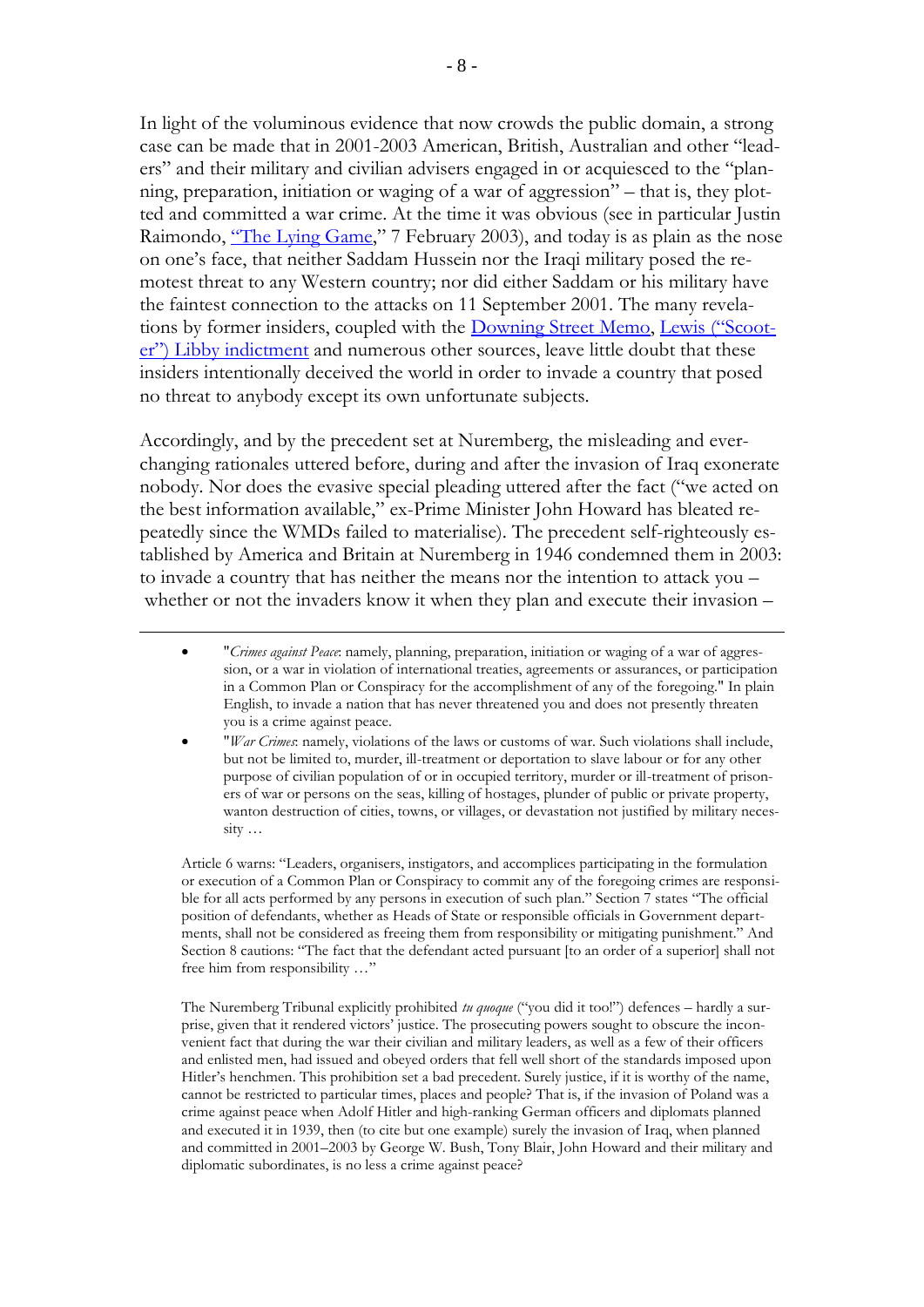is a crime against peace. *In other words, whether it is waged by Nazis or neocons, a "preemptive" war is necessarily a crime against peace and thus a war crime.* The ironic and rather pathetic fact that between 1991 and 2003 Saddam Hussein was virtually the only person [\(Hans Blix](http://en.wikipedia.org/wiki/Hans_Blix) completes the list) who spoke truth to power about WMDs in Iraq speaks volumes about the determination of Western politicians and their lackeys to twist information and dupe their subjects in order to indulge their inflexible prejudices.

| Source                                            | Number Iraqi Civilian Deaths Attributable to<br>the Anglo-American Invasion and Occupation                                     | From<br>March 2003<br>to $\ldots$ |
|---------------------------------------------------|--------------------------------------------------------------------------------------------------------------------------------|-----------------------------------|
| <b>Iraq Body Count</b>                            | 80,419 to 87,834 civilian deaths reported in Eng-<br>lish-language media (including Arabic media trans-<br>lated into English) | Jan 2008                          |
| <b>Opinion Research</b><br><b>Business survey</b> | 1,033,000 violent deaths (range of 946,000 to<br>$1,120,000$ as a result of the conflict                                       | Aug 2007                          |
| <b>Iraqi Health Min-</b><br><u>istry survey</u>   | 151,000 violent deaths (range of 104,000 to<br>223,000) out of 400,000 excess deaths due to war                                | Jun 2006                          |
| <b>Lancet survey</b>                              | 601,027 violent deaths out of 654,965 excess<br>deaths                                                                         | Jun $2006$                        |

#### **Just the Tip of the Grotesque Iceberg: Some Recent Victims of Western Democratic Aggression**

Moreover, and again in the light of the massive body of evidence available to anybody prepared to consider it dispassionately, it appears that senior American and British politicians and bureaucrats (and some military personnel obeying their orders) have committed "violations of the laws or customs of war," including "murder . . . of civilian population of or in occupied territory, murder or ill-treatment of prisoners of war . . . plunder of public or private property, wanton destruction of cities, towns, or villages, or devastation not justified by military necessity." Acts that fit this description occurred at [Falluja,](http://www.counterpunch.org/sengupta11232004.html) [Haditha,](http://www.lewrockwell.com/www.washingtonpost.com/wp-dyn/content/article/2006/05/26/AR2006052602069.html) [Mahmoudiya,](http://www.huffingtonpost.com/robert-koehler/hadji-girl_b_24445.html) [Samarra,](http://www.antiwar.com/justin/?articleid=9508) [Tikrit,](http://www.tomdispatch.com/index.mhtml?pid=1066) the [Abu Ghraib Prison](http://en.wikipedia.org/wiki/Abu_Ghraib_prisoner_abuse) and other locations.

### **Is the West Waging a War on Terror or a War of Terror?**

Is terrorism a crime against the person, or is it an act of war against the state? Although the U.S. Government and media have not, to my knowledge, explicitly asked this question, their rhetoric suggests that, since 11 September 2001, they have not for a minute doubted the answer. "The deliberate and deadly attacks which were carried out yesterday against our country were more than acts of terror. They were acts of war. This will require our country to unite in steadfast determination and resolve. Freedom and democracy are under attack," declared George W. Bush on 12 September 2001.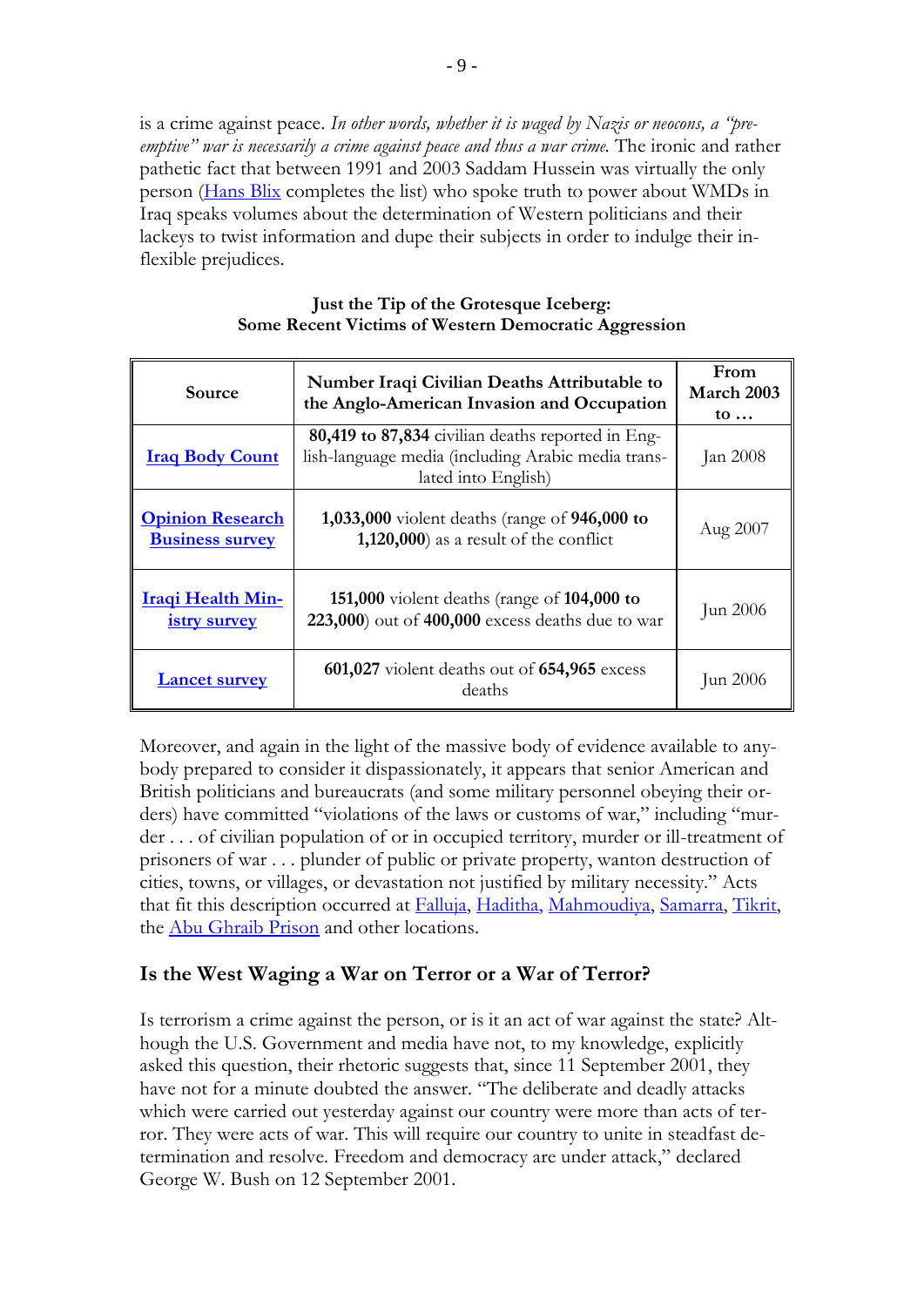[According to Wikipedia](http://en.wikipedia.org/wiki/War_on_Terror), "the War on Terror (a.k.a the Global War on Terror or the War on Terrorism) is an international military campaign led by the United States and the United Kingdom with the support of other North Atlantic Treaty Organisation (NATO) as well as non-NATO countries. Originally, the campaign was waged against al-Qaeda and other militant organizations with the purpose of eliminating them." That last sentence rightly implies that, like all wars, the War of Terror has vastly over-promised and under-delivered, and has cost far more than even its harshest critics ever envisaged. It has failed to achieve its original goals, and has spawned negative unintended consequences.

On 16 September 2001, George W. Bush first uttered the phrase "war on terror." On 20 September, during a televised address to a joint session of Congress, he launched it: "Our 'war on terror' begins with al-Qaeda, but it does not end there. It will not end until every terrorist group of global reach has been found, stopped and defeated." Barack Obama has rarely used the phrase, but in his inaugural address on 20 January 2009 he declared: "Our nation is at war, against a farreaching network of violence and hatred." In March 2009, his administration requested that American military personnel avoid the use of the term, and that instead they adopt the phrase "Overseas Contingency Operation" (see Scott Wilson and Al Kamen, "'Global War on Terror' Is Given New Name," *The Washington Post*, 25 March 2009).

Given that this war's enemy is at best indistinct and at worst unidentifiable, and that military means have historically seldom been able to quell terrorism – and, indeed, have often worsened it – its critics have contended that the term "war" is misconceived. <sup>5</sup> In Britain, the Director of Public Prosecutions and head of the Crown Prosecution Service, Ken McDonald, has stated that the perpetrators of acts of terrorism such as the 7 July 2005 bombings in London are not "soldiers" or "combatants" in a war, but "inadequates" for whom the criminal justice system is the proper jurisdiction ("There Is No War on Terror in the UK, says DPP," *The Times*, 24 January 2007). On 19 September 2008, the RAND Corporation presented to the United States House Armed Services Committee the results of a comprehensive study entitled [Defeating Terrorist Groups](http://www.rand.org/pubs/testimonies/2008/RAND_CT314.pdf). It concluded "by far the most effective strategy against religious groups has been the use of local police and intelligence services, which were responsible for the end of 73% of [terrorist] groups since 1968." RAND recommended that the military "should generally resist being drawn into combat operations in Muslim countries where its presence is likely to increase terrorist recruitment."

Other critics, such as Francis Fukuyama, have echoed William Odom and go much further: because "terrorism" is not an enemy but a tactic, a "war on terror" obscures vital differences between conflicts and launches a war that by definition is unwinnable. As the linguist George Lakoff has argued [\(War on Terror, Rest in](http://www.alternet.org/story/23810/) 

<sup>5</sup> See, for example, Todd Richissin, "'War on Terror' Difficult to Define," *The Baltimore Sun*, 2 September 2004.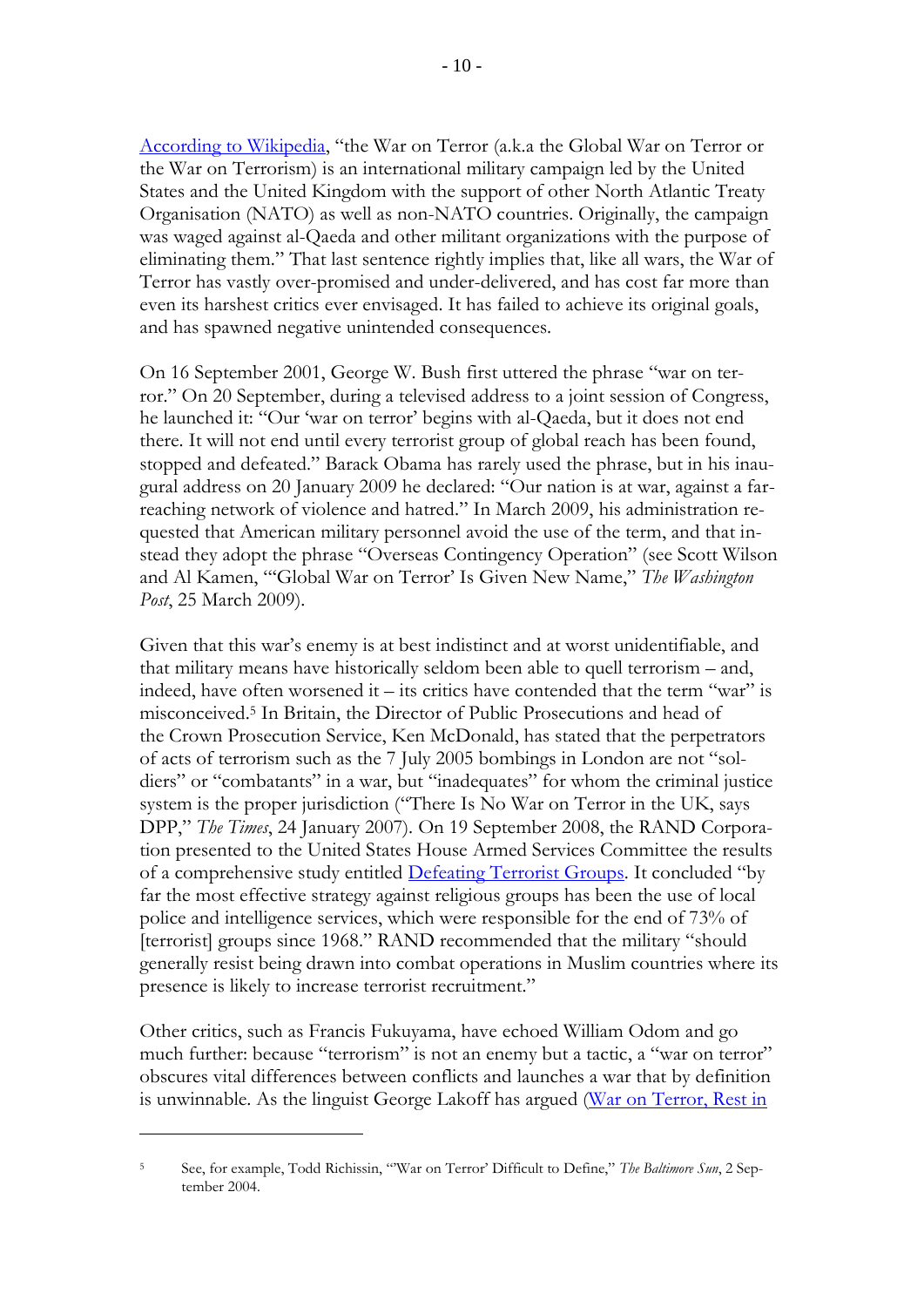[Peace\)](http://www.alternet.org/story/23810/), terror is an abstract noun (concept). Therefore a war on terror is a logical impossibility – and strong evidence of its proponents' woolly thinking. "Wars" on ambushes, seeking and turning flanks, patrolling the perimeter, maintaining reconnaissance, creating and using obstacles and defences, using ground to one's best advantage, etc. – not to mention [forks,](http://en.wikipedia.org/wiki/Fork_(chess)) [skewers,](http://en.wikipedia.org/wiki/Skewer_(chess)) [batteries,](http://en.wikipedia.org/wiki/Battery_(chess)) [discovered attacks,](http://en.wikipedia.org/wiki/Discovered_attack) [undermining,](http://en.wikipedia.org/wiki/Undermining_(chess)) [overloading,](http://en.wikipedia.org/wiki/Overloading_(chess)) [deflection,](http://en.wikipedia.org/wiki/Deflection_(chess)) [pins](http://en.wikipedia.org/wiki/Pin_(chess)) and [interference](http://en.wikipedia.org/wiki/Interference_(chess)) – are equally laughable. Lakoff concludes: "Terror cannot be destroyed by weapons or signing a peace treaty. A war on terror has no end." During a visit to the U.S. on 30 July 2007, the newly-appointed British Prime Minister, Gordon Brown (just as much an American sock puppet as his predecessor, Tony Blair) let the cat out of the bag when he defined the War on Terror as "a generational battle."

George W. Bush effectively conceded that the War on Terror will be perpetual and therefore unwinnable. No matter how many terrorists one captures or how many terrorist groups one extinguishes, if one addresses symptoms rather than causes of terrorism then new terrorists and groups will constantly arise. In August 2005, the Oxford Research Group reported "al-Qa'ida and its affiliates remain active and effective, with a stronger support base and a higher intensity of attacks than before 9/11 … Far from winning the 'war on terror', the second George W. Bush administration is maintaining policies that … are actually increasing violent anti-Americanism." Accordingly, to declare (as Bush did) that the war on terror "will not end until every terrorist group of global reach has been found, stopped and defeated" is to concede that it will never end.

The notion of a war against terrorism – and the underlying insistence that terrorism is an act of war against the state rather than a crime against the person – is not just logically untenable: it ensured that, like the state's other wars such as the  $\frac{War}{W}$ [on Drugs](http://en.wikipedia.org/wiki/War_on_Drugs) and [War on Poverty,](http://en.wikipedia.org/wiki/War_on_Poverty) it would fail abysmally. The War *on* Terror has become a war *of* terror – that is, an crazed entitlement program for the neocon death brigades. According to Dana Priest and William M. Arkin ("A Hidden World, Growing Beyond Control," *The Washington Post*, 19 July 2010), "some 1,271 government organisations and 1,931 private companies work on programs related to counterterrorism, homeland security and intelligence in about 10,000 locations across the United States." Don't you feel safer already?

#### **What Does Al-Qaeda Want?**

In "Sizing Up the New Toned-Down Bin Laden" (*The New York Times*, 19 December 2004), Don Van Natta, Jr. wrote:

What does Osama bin Laden want? The vexing question emerged again last week with the release of an audiotape on which the al-Qaeda leader seems to be speaking. On it, he applauds the December 6 [2004] attack against the United States Consulate in Jidda, Saudi Arabia, and urges the toppling of the Saudi royal family.

The tape indicated that bin Laden has apparently moved the fomenting of a revolution in his Saudi homeland toward the top of his lengthy and ambi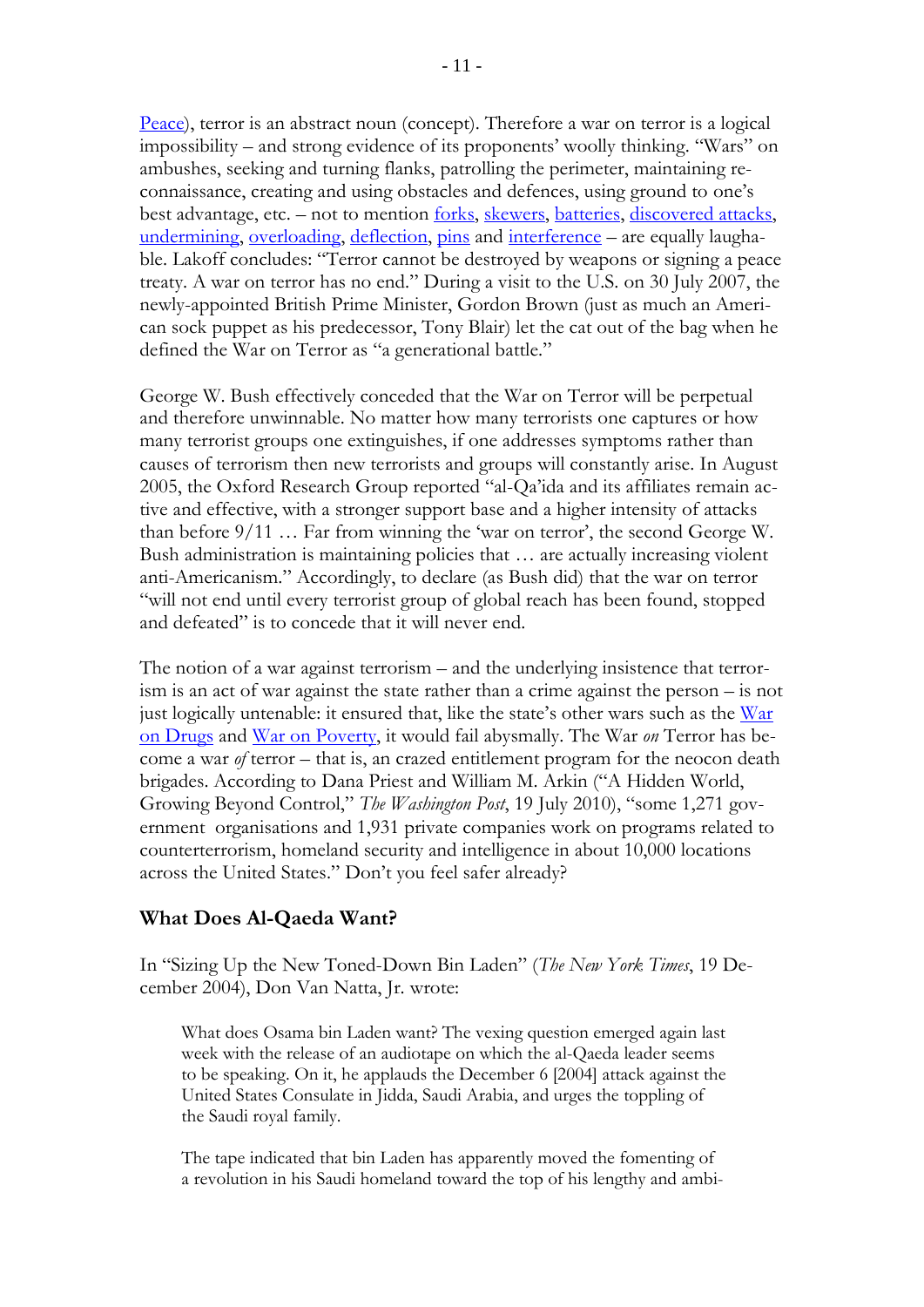tious wish list, which also includes the reversal of American foreign policy in the Middle East, the retreat of the American military from the Arabian Peninsula and the creation of a Palestinian homeland.

Perhaps most striking is bin Laden's expression of frustration. Like any politician on the stump, bin Laden craves the ability to deliver an unfiltered message to his audience. Speaking directly to Americans in the pre-election address, he complained that his rationale for waging a holy war against the United States was repeatedly mischaracterized by President Bush and consequently misunderstood by most Americans.

To change this, bin Laden is testing what he apparently believes are more mainstream themes, while trying to dislodge the entrenched American view of him as a terrorist hell-bent on destroying America and all it stands for. In the pre-election address, bin Laden said Mr. Bush was wrong to "claim that we hate freedom." He added: "If so, then let him explain to us why we don't strike, for example, Sweden." That remark surprised some counterterrorism officials and terrorist experts, who said the Al-Qaeda leader rarely injects sarcasm into his public pronouncements. They took it as a signal that he was trying to broaden his appeal, particularly to moderate Muslims and possibly even some Americans.

"Osama is not a man given to humour, but when he told this joke about Sweden, I think it showed his frustration that Americans are not listening to him," said Michael Scheuer, a former senior C.I.A. official who tracked bin Laden for years and is the author of *Imperial Hubris*. "We are being told by the president and others that al-Qaeda attacked us because they despise who we are and what we think and how we live. But Osama's point is, it's not that at all. They don't like what we do."

Bin Laden is a true believer, but he isn't stupid. He's obviously an intelligent man, clearly familiar with cost-benefit analysis … He mocked the United States' budget and trade deficits, saying that Al-Qaeda is committed "to continuing this policy in bleeding American to the point of bankruptcy." And he said that the 9/11 attacks, which cost Al-Qaeda a total of \$500,000, have cost the United States more than \$500 billion, "according to the lowest estimate" by a research organization in London that he cited by name. "It all shows that the real loser is – you," he told Americans, according to a transcript by al-Jazeera, the satellite network.<sup>6</sup>

<sup>6</sup> Joseph Stiglitz, former chief economist of the World Bank and a recipient of the Bank of Sweden Prize in Economic Sciences in Memory of Alfred Nobel (which is commonly but erroneously called the "Nobel Prize in Economics"), has concluded that the total costs of the Iraq War on the U.S. economy will be at least \$3 trillion. "The figure we arrive at is more than \$3 trillion. Our calculations are based on conservative assumptions … Needless to say, this number represents the cost only to the United States. It does not reflect the enormous cost to the rest of the world, or to Iraq" (see Linda Bilmes and Joseph Stiglitz, "The Iraq War Will Cost Us \$3 Trillion, and Much More," *The Washington Post*, 9 March 2008).

Those figures are significantly greater – to put it mildly – than the ones published shortly before the Anglo-American invasion of Iraq. In an interview on 16 March 2003, for example, U.S. Vice President Dick Cheney confidently prophesied "every analysis said this war itself would cost about \$80 billion,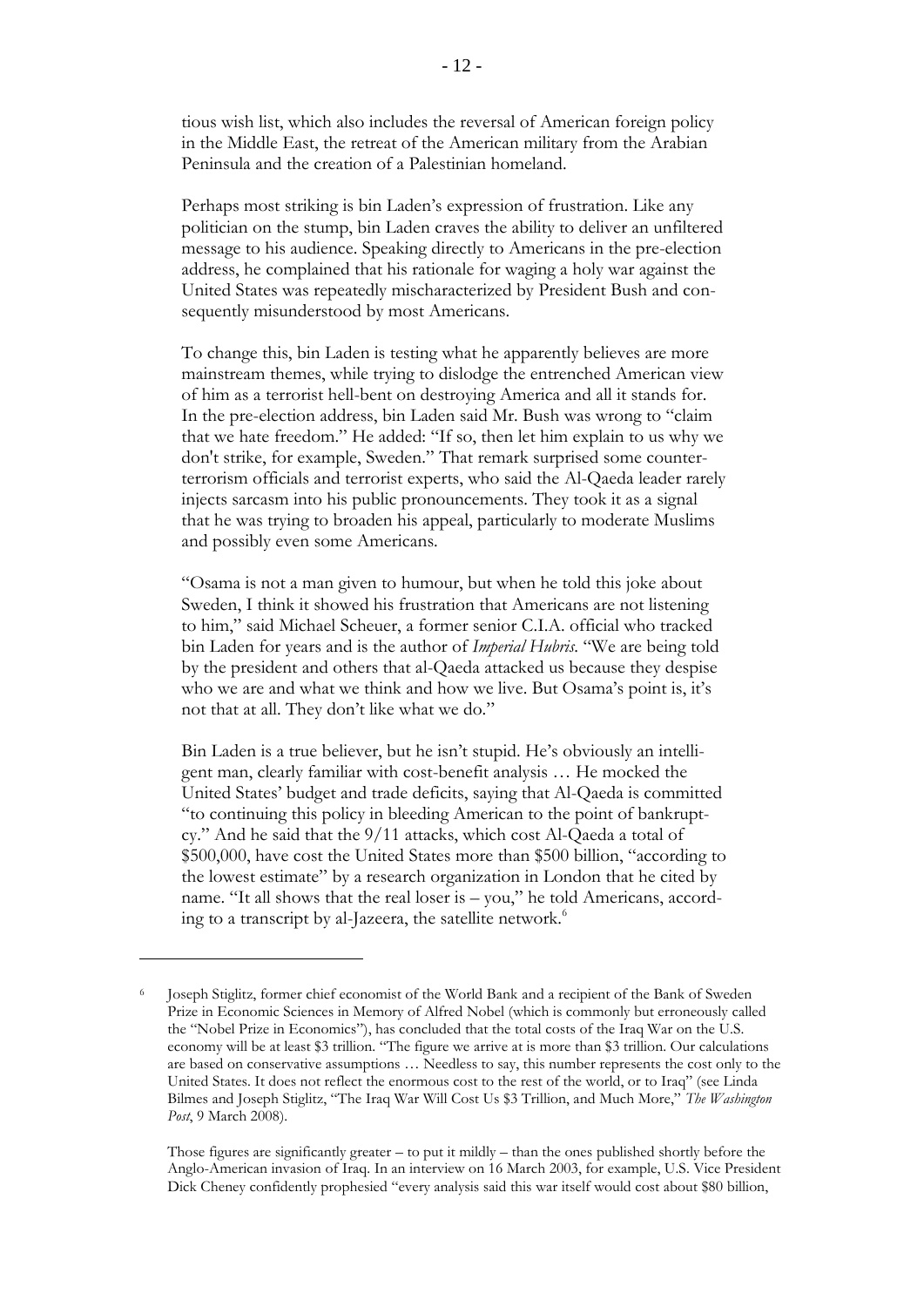A book by a political scientist at the University of Chicago, Robert Pape, entitled *Dying to Win: The Strategic Logic of Suicide Terrorism* (Random House, 2005), flatly contradicts many of the mainstream's most cherished and fervent beliefs. Based on an analysis of every known case of suicide terrorism from 1980 to 2003 (315 attacks as part of 18 campaigns), Pape concludes that there is "little connection between suicide terrorism and Islamic fundamentalism, or any one of the world's religions … Rather, what nearly all suicide terrorist attacks have in common is a specific secular and strategic goal: to compel modern democracies to withdraw military forces from territory that the terrorists consider to be their homeland" (p. 4). "The taproot of suicide terrorism is nationalism," he argues; it is "an extreme strategy for national liberation" (pp. 79–80). Pape's research has examined groups ranging from al-Qaeda to the Sri Lankan Tamil Tigers. Notably, he also substantiates a growing body of literature that finds that the majority of suicide terrorists do not come from an impoverished or uneducated background, but rather have middle class origins and a significant level of education.

Why do terrorists attack the West? Not because we're here, but because our rulers and their military forces are over there. Terrorists retaliate against the West not because we're Westerners, but because our political masters relentlessly meddle, oppress, shoot, bombard and otherwise help to make life (particularly in the Middle East) even more miserable than local despotic governments have already made it. <sup>7</sup> In the prophetic words of Congressmen Howard Buffett (Republican, Nebraska, *The Congressional Record*, 1947, p. 2216),

Even if it were desirable, America is not strong enough to police the world by military force. If that attempt is made, the blessings of liberty will be replaced by tyranny and coercion at home. Our Christian ideals cannot be exported to other lands by dollars and guns. Persuasion and example are the methods taught by the Carpenter of Nazareth, and if we believe in Christianity we should try to advance our ideals by his methods. We cannot practice might and force abroad and retain freedom at home. We cannot talk world cooperation and practice power politics.

On 11 March, 2005, *Al-Quds Al-Arabi* (an independent pan-Arab daily newspaper published in London since 1989) released extracts from [Saif al-Adel](http://en.wikipedia.org/wiki/Saif_al-Adel)'s document (whose genesis predates the attacks on 11 September 2001) entitled Al-[Qaeda's](http://www.jamestown.org/programs/gta/single/fileadmin/templates/favicon.ico)  [Strategy to the Year 2020.](http://www.jamestown.org/programs/gta/single/fileadmin/templates/favicon.ico) This strategy comprises five stages:

- 1. Provoke the United States and its allies into the invasion of a Muslim nation.
- 2. Incite local resistance to the occupying forces.

recovery of Baghdad, perhaps of Iraq, about \$10 billion per year. We should expect as American citizens that this would cost at least \$100 billion for a two-year involvement" (for a transcript, go to [http://www.mtholyoke.edu/acad/intrel/bush/cheneymeetthepress.htm\)](http://www.mtholyoke.edu/acad/intrel/bush/cheneymeetthepress.htm).

<sup>7</sup> See in particular three books by Chalmers Johnson. The first is *Blowback: The Costs and Consequences of American Empire* (Holt Paperbacks, 2004); the second is *The Sorrows of Empire: Militarism, Secrecy, and the End of the Republic* (Metropolitan Books, 2004); and the third is *Nemesis: The Last Days of the American Republic* (Metropolitan Books, 2007).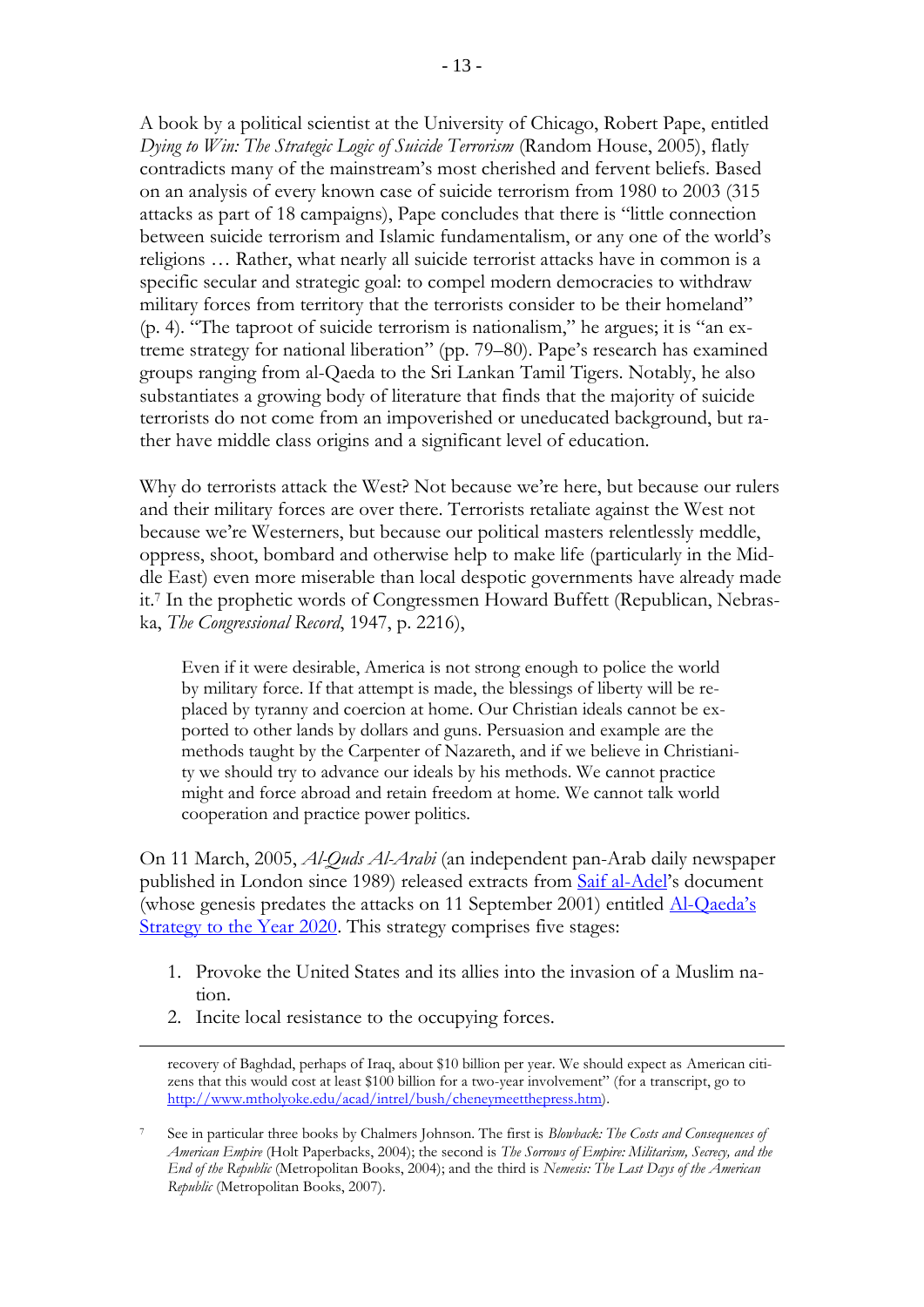- 3. Expand the conflict to neighbouring countries, and engage the U.S. in a long and widespread war of attrition.
- 4. Develop al-Qaeda into an ideology and set of operating principles that can be loosely franchised in other countries without requiring direct command and control; and via these franchises incite attacks against the U.S. (and countries allied to it) until they withdraw from the conflict.
- 5. Bleed the U.S. economy (and those of the nations whose militaries run fools errands for Uncle Sam) so severely that it finally collapses under the strain of too many military engagements in too many places; and more generally to prompt the worldwide economic system which depends upon the largesse of the U.S. also to collapse – leading to global political instability, which in turn will allegedly beget a global jihad led by Al-Qaeda and a Wahhibi Caliphate will then be installed across the world.<sup>8</sup>

Regarding the economic collapse of the U.S., Abdel Bari Atwan (*The Secret History of Al-Qaeda*, University of California Press, 2006, p. 221) concludes: "If this sounds far-fetched, it is sobering to consider that this [strategy] virtually describes the downfall of the Soviet Union."

# **Odds Are, You Don't Know How Miniscule the Odds Are**

Approximately 3,000 people died in the attacks on 11 September 2001. At the time, the population of the U.S. was ca. 281 million. The chance that the attacks killed a randomly-selected American resident was therefore 0.00106%, or 1 in 93,000. Similarly, the chance that any randomly-selected person who resided in the New York metropolitan area died was 0.025%, or 1 in 4,000. If a terrorist attack had occurred in the U.S. once each month during 2001, and if each attack killed 3,000 people, then the total number of dead would have been 36,000. That sounds horrific, and it is; but it would not have posed a mortal – or even an unusual – threat to the average American. The chance that this carnage would kill a randomly-selected American would have been ca. 0.0127%, which is roughly 1 in 7,750. By comparison, the annual risk that an American dies in a motor-vehicle accident is 1 in 6,498. So why hasn't the annual carnage on America's roads – which has existed for a century – prompted Washington to unleash a War on Car Crashes? Is it because it's much more difficult to portray the American Dream as a bogeyman than a Muslim?

According to the [RAND-MIPT terrorism](http://www.rand.org/nsrd/projects/terrorism-incidents.html) database – which seems to be the most comprehensive available – 10,119 international terrorist incidents occurred around

<sup>8</sup> According to Michael Shuerer (*Imperial Hubris: Why the West is Losing the War on Terror*, Potomac Books, 2004) Osama bin Laden has repeatedly demanded that the U.S. make five changes to its foreign policy: i) end all aid to Israel; ii) withdraw military forces from the Arabian Peninsula and all Muslim territory; iii) end all involvement in Afghanistan and Iraq; iv) end U.S. support for the oppression of Muslims in China, Russia, India and elsewhere; and v) restore Muslim control of the Islamic world's energy resources for the benefit of Muslims. A sixth point is the replacement of U.S. backed regimes in the Muslim world with Islamic ones, but that is really an exhortation on the Muslim population.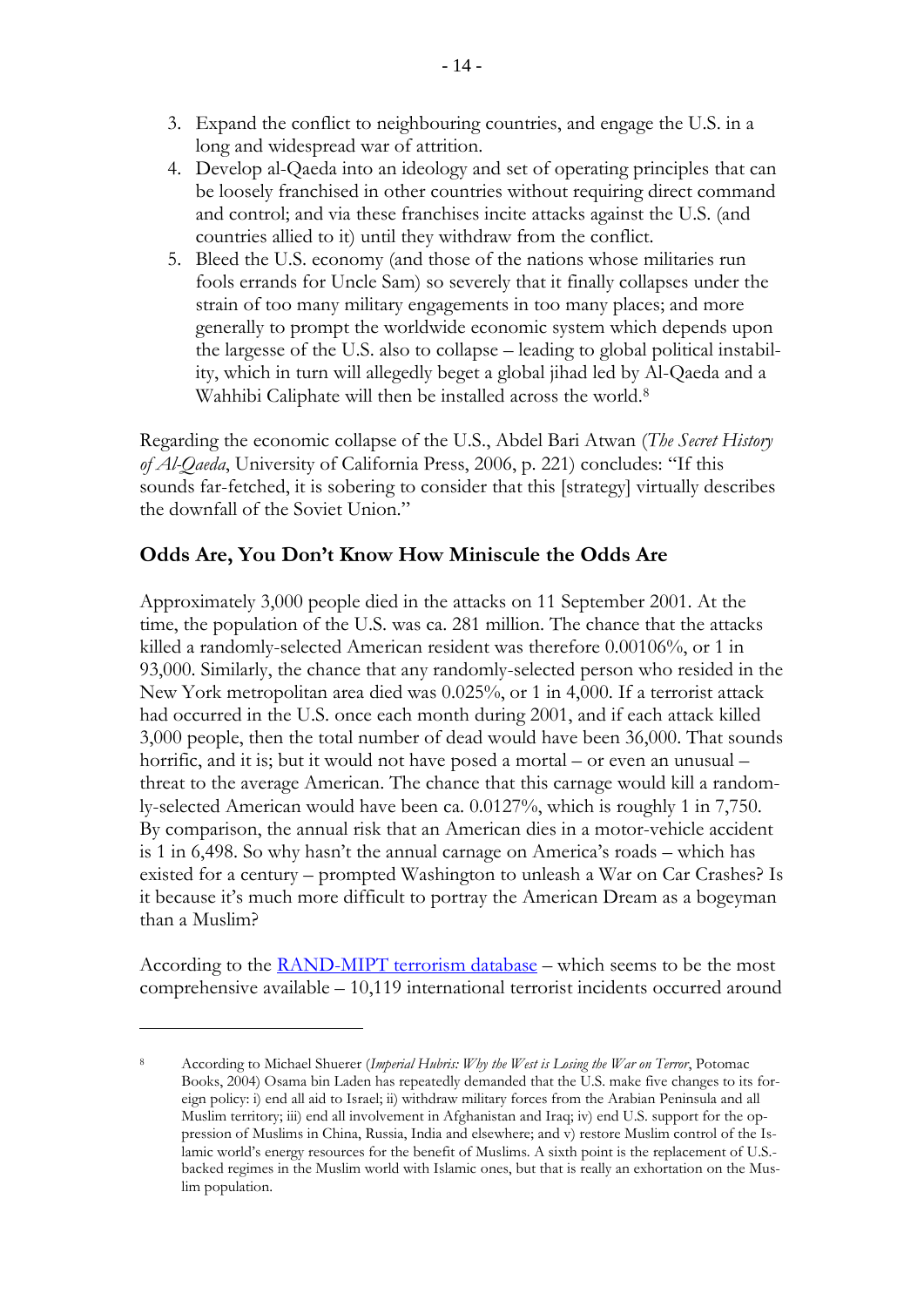the world between 1968 and mid-2007. Those attacks took the lives of 14,790 people (an average of 1.5 people per incident), and thereby extracted an average annual worldwide death toll of 379. Clearly, what the world and particularly Americans saw on 11 September 2001 bore absolutely no relation to what had occurred previously – or what has transpired since. Terrorism (like road crashes, domestic violence, etc.) is dreadful, and every death it inflicts is a crime (as opposed to an act of war). But 379 deaths per year is, on a worldwide scale and relative to the total number of deaths from all causes, a microscopic number. In the U.S. alone in 2003, 497 people accidentally suffocated in bed; 396 were unintentionally electrocuted; 515 drowned in swimming pools; police officers killed 347 and gardenvariety criminals (that is, crims other than terrorists) murdered 16,503 Americans (for background and elaboration, see *Injury Facts* published by the American Safety Council).

It's also important to emphasise that the average worldwide number of people killed annually in terrorist incidents, 379, vastly overstates the actual risk faced by Americans, Britons and other residents of Western countries. That's because most of these deaths occur in distant (to most Westerners) and tumultuous (by Western standards) regions like Kashmir and Sri Lanka. In North America between 1968 and 2007, all terrorists incidents combined – including the attacks on 11 September 2001 – killed 3,765 people. That's only slightly more than the number of Americans killed whilst riding a motorbike in the single year 2003. So whjy have politicians not declares a War on Motorbikes? In Western Europe, the death toll from terrorism between 1968 and April 2007 was 1,233. That's an average of 32 deaths per year – a mere 6% of the number of lives (500) that experts believe are lost every year in Europe to naturally-occurring radon gas. To this statistically much more significant risk, very few people pay the slightest attention – and outraged politicians have commenced no War on Radon.

#### In [There is Nothing to Fear but the TSA](http://www.dollarvigilante.com/blog/2011/7/8/there-is-nothing-to-fear-but-the-tsa-itself.html) Itself, [The Dollar Vigilante](http://www.dollarvigilante.com/) asks:

What ever happened to the Home of the Brave? If the average American's views and priorities are any indication, that should be changed to the Home of the Brainwashed and Scared.

In a [poll done late last year,](http://www.huffingtonpost.com/2010/11/23/poll-public-says-ok-to-ts_n_787523.html) the majority of Americans support all of the [Transportation Safety Administration's] procedures. Many state that they support the invasive measures because they fear terrorism. Yet, what were the total deaths in 2009, for example, from terrorism in the US? Zero. Total deaths from heart disease was over 600,000. Total deaths from cigarettes was over 400,000. Alcohol? Direct deaths of over 23,000 … probably related deaths into the hundreds of thousands.

Yet, many people will sit at McDonalds eating a Big Mac, fries and a coke and smoking a cigarette while preparing for a night out of binge drinking and tell you that they are scared of terrorists and that we need to fight the war on terrorism. They will also tell you that we need to continue the war on drugs because drugs are dangerous. Total deaths from marijuana in 2009? Zero.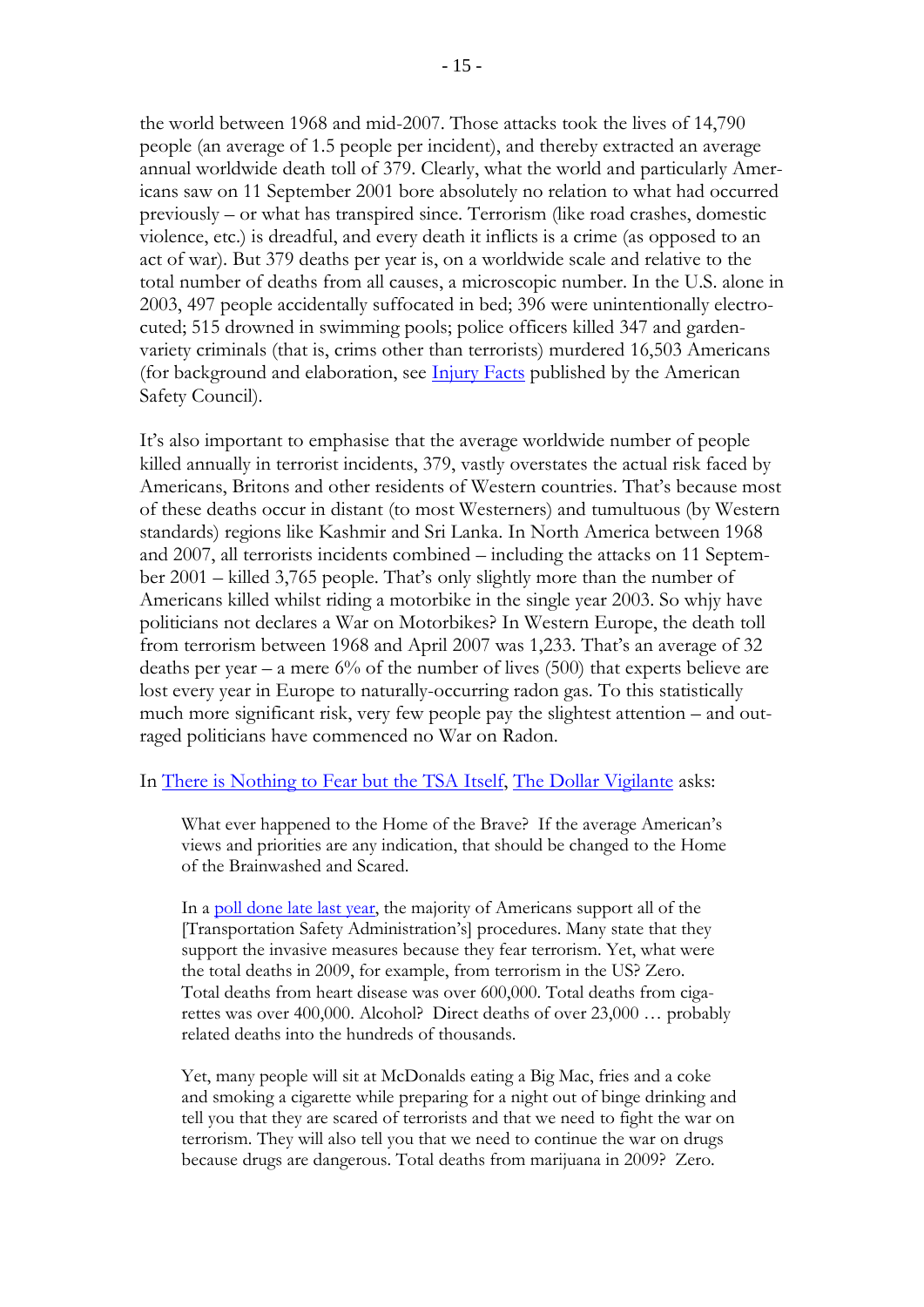Talk about having your priorities backwards. The things that really do kill people are never worried about. The things that almost never kill people are constantly presented by the Government and the media as dire threats and trillions of your dollars are spent fighting against them – putting hundreds of thousands in jail and killing millions of people worldwide - not to mention bankrupting the US Government and many of its people in the process. In order to match the total killed by heart disease and cigarettes every year, 4,526 Boeing 757 airliners would have to be exploded, killing all of the 234 passengers aboard to equal the same amount of deaths. That, by the way, is almost every 757 that has ever been built (6,638). Why don't the US mainstream media lead off every newscast by saying, "Today, 1,687 were killed by poor diet and a lack of exercise and 1,213 were killed from smoking cigarettes. And in other news, zero people died today from terrorism or marijuana"?



TOTAL DEATHS IN THE US (2009)

In 2005, the U.S. Government requested that K.T. Bogen and E.D. Jones of the Lawrence Livermore National Laboratory conduct a comprehensive statistical analysis of the RAND-MIPT database (see "Risks of Mortality and Morbidity from Worldwide Terrorism: 1968–2004, *Risk Analysis,* 26:1, February 2006, pp. 45-59). Bogen and Jones concluded that, for the sake of a clear understanding of the risk posed by terrorism, the world should be divided into two areas: the State of Israel and Everywhere Else. In Israel, terrorism is indeed a serious threat – and among Palestinians, the Israeli military is an even bigger threat. In Israel, the chance of injury or death through terrorism over a lifetime of 70 years ranged between 0.1% and 1% -- which is high enough that most people in that country will know someone who has been injured, if not killed, in a terrorist attack. But in the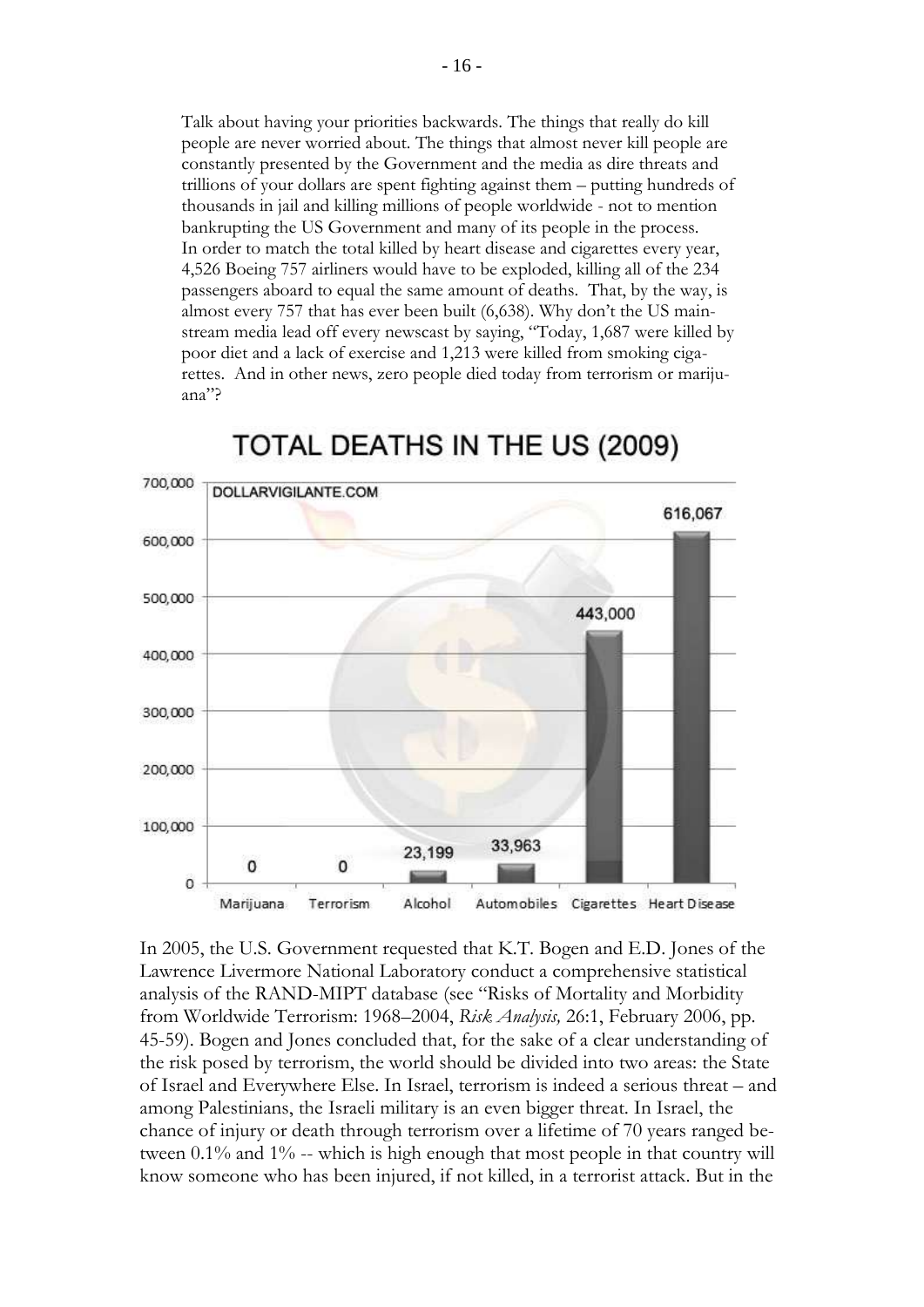rest of the world, the lifetime risk of injury or death is between 1 in 10,000 and 1 in one million. Compare those odds to an American's lifetime risk of being killed by lightning (1 in 79,746), being killed by a venomous plant or animal (1 in 39,873), drowning in a bathtub (1 in 11,289), committing suicide (1 in 119) or dying in a car crash (1 in 84). Bogen and Jones observed that if the risk posed by terrorism were considered in a public-health context, it would certainly fall within the range that regulators called *de minimis* – in plain English, "too small for concern." Why, then, the ruinously expensive and unspeakably costly (in terms of human life) war of terror?

# **But You're Ignoring the Existential Threat of WMDs!**

Few Americans (and Britons, etc.) and few Western politicians, regardless of their partisan stripe, accept these premises and reasoning. Hence they reject the conclusion that terrorism poses a minimal risk to Westerners. Instead, they maintain that this conclusion ignores the "real risk" of terrorism. Like a nuclear war, they insist that terrorism is an [existential risk.](http://en.wikipedia.org/wiki/Existential_risk) The statistics that demonstrate that terrorism isn't a major killer – and at worst is a very minor risk – are irrelevant. The declining incidence of terrorist attacks around the world since the early 1990s in most parts of the world is also irrelevant. The fact that 9/11 was very unlikely to succeed, almost didn't and probably wouldn't if it were tried again – that, too, is irrelevant. What, then, IS relevant?

The mainstream shouts in unison: "if terrorists obtain weapons of mass destruction (WMDs), then they will inflict the sort of devastation that in the past only the state's armies, navies and air forces could wreak!" This risk, they say, is unprecedented; accordingly, they insist that the risk of terrorism vastly exceeds virtually all others. Thus terrorism is an "existential risk" – one which has the potential to destroy, or drastically restrict, human civilisation. According to Michael Ignatieff, first an academic (at Cambridge, Oxford and Harvard, among other places) and subsequently the man who – far more than Stephen Harper – drove the Liberal Party of Canada into the dust, and is an educated fool if there ever was one,

Consider the consequences of a second major attack on the mainland United States – the detonation of a radiological or dirty bomb, perhaps, or a lowyield nuclear device or a chemical strike in a subway. Any of these events could cause death, devastation and panic on a scale that would make 9/11 seem like a pale prelude. After such an attack, a pall of mourning, melancholy, anger and fear would hang over our public life for a generation.

An attack of this sort is already in the realm of possibility. The recipes for making ultimate weapons are on the Internet, and the matériel required is available for the right price. Democracies live by free markets, but a free market in everything – enriched uranium, ricin, anthrax – will mean the death of democracy. Armageddon is being privatized, and unless we shut down these markets, doomsday will be for sale. Sept. 11, for all its horror, was a conventional attack. We have the best of reasons to fear the fire next time (see "Lesser Evils," *The New York Times Magazine*, 2 May 2004).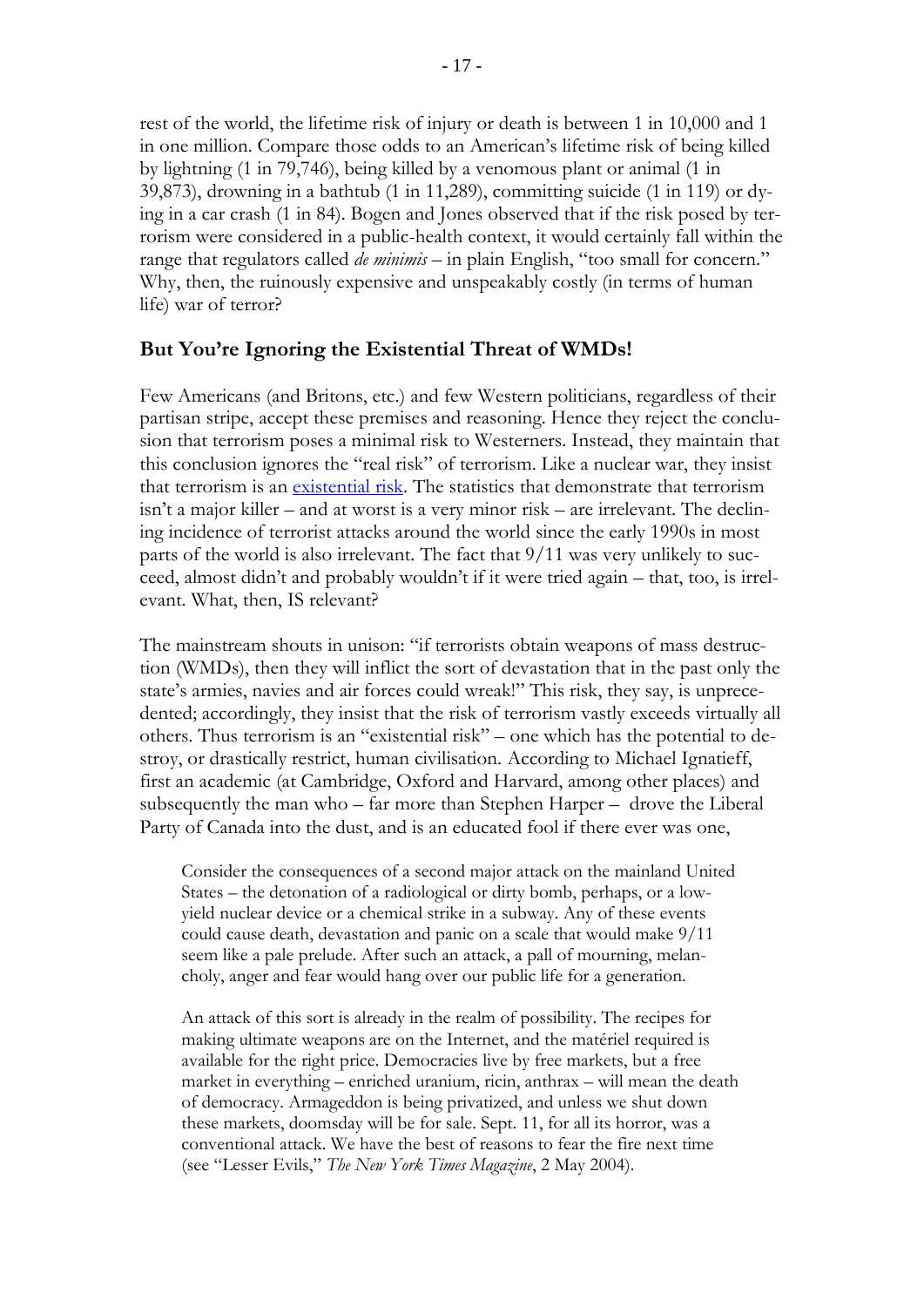Almost every word of this passage is nonsense, and we need merely to look at Israel's history in order to reject it. International terrorism in its modern form dates essentially from the 1960s, and in all that time Israelis have suffered grievously from its ravages. For many of the world's worst terrorists – those who do not hesitate to strap explosives to children – the State of Israel is the object of intense hatred. Their most ardent desire is to push the tiny country into the Mediterranean, and these terrorists have regularly enjoyed the sponsorship of Middle Eastern states that share the dream of destroying the "Zionist entity" but don't dare to attack it directly. *And yet Israel has never suffered an attack by terrorists armed with WMDs.*  That's a strong indication that getting and using such weapons isn't nearly as easy as most of us think – and as our rulers would have us to believe.

In principle, terrorists could obtain viruses, nuclear weapons and the like from black markets; realistically, however, such scenarios are the stuff of James Bond movies and silly newspaper articles (not least Ignatieff's) trafficking in the realm of rumor and speculation. Terrorists could also obtain WMDs from nations that possess such weapons and would like to see Israel and the U.S. suffer. But the henchmen of any country pondering such a move has to consider the distinct possibility that if their role in such an attack were uncovered, then their country would quickly be reduced to rubble – either by Israel's conventional or nuclear forces. That's a significant deterrent: Osama bin Laden and his followers may desire martyrdom, but Kim Jong Il and Iranian and other dictators do not. And they must worry that "the surrogate cannot be trusted, even to the point of using the weapon against its sponsor," noted the 1999 report of the Gilmore Committee.<sup>9</sup> These considerations have for decades prevented states from supplying terrorists with nuclear, chemical or biological weapons. There's no reason to think that these disincentives will change in a hurry.

That leaves the DIY option. Many media reports – like that of the bloody fool and wrecker of the Liberal Party, Michael Ignatieff – imply (or assert) that WMDs can be manufactured with little more than an undergraduate degree, a recipe hacked from the Internet and some spare space in the garage. In actual fact, found the Gilmore Committee,

The hurdles faced by terrorists seeking to develop true weapons of mass casualties and mass destruction are more formidable than is often imagined. This report does not argue that terrorists cannot produce and disseminate biological and chemical agents capable of injuring or indeed killing relatively small numbers of persons … or perhaps inflicting serious casualties even in the hundreds. The point is that creating truly mass-casualty weapons – capable of killing tens of thousands, much less in the thousands – requires ad-

<sup>&</sup>lt;sup>9</sup> The U.S. Secretary of Defense, in consultation with the Attorney General, the Secretary of Energy, the Secretary of Health and Human Services and the Director of the Federal Emergency Management Agency entered into a contract with the RAND National Defense Research Institute (NDRI), to establish the Advisory Panel to Assess Domestic Response Capabilities for Terrorism Involving [Weapons of Mass Destruction.](http://www.rand.org/nsrd/terrpanel.html) Commonly known as the Gilmore Committee or the Gilmore Commission, it released it first report in 1999 and its fifth and final report in December 2003.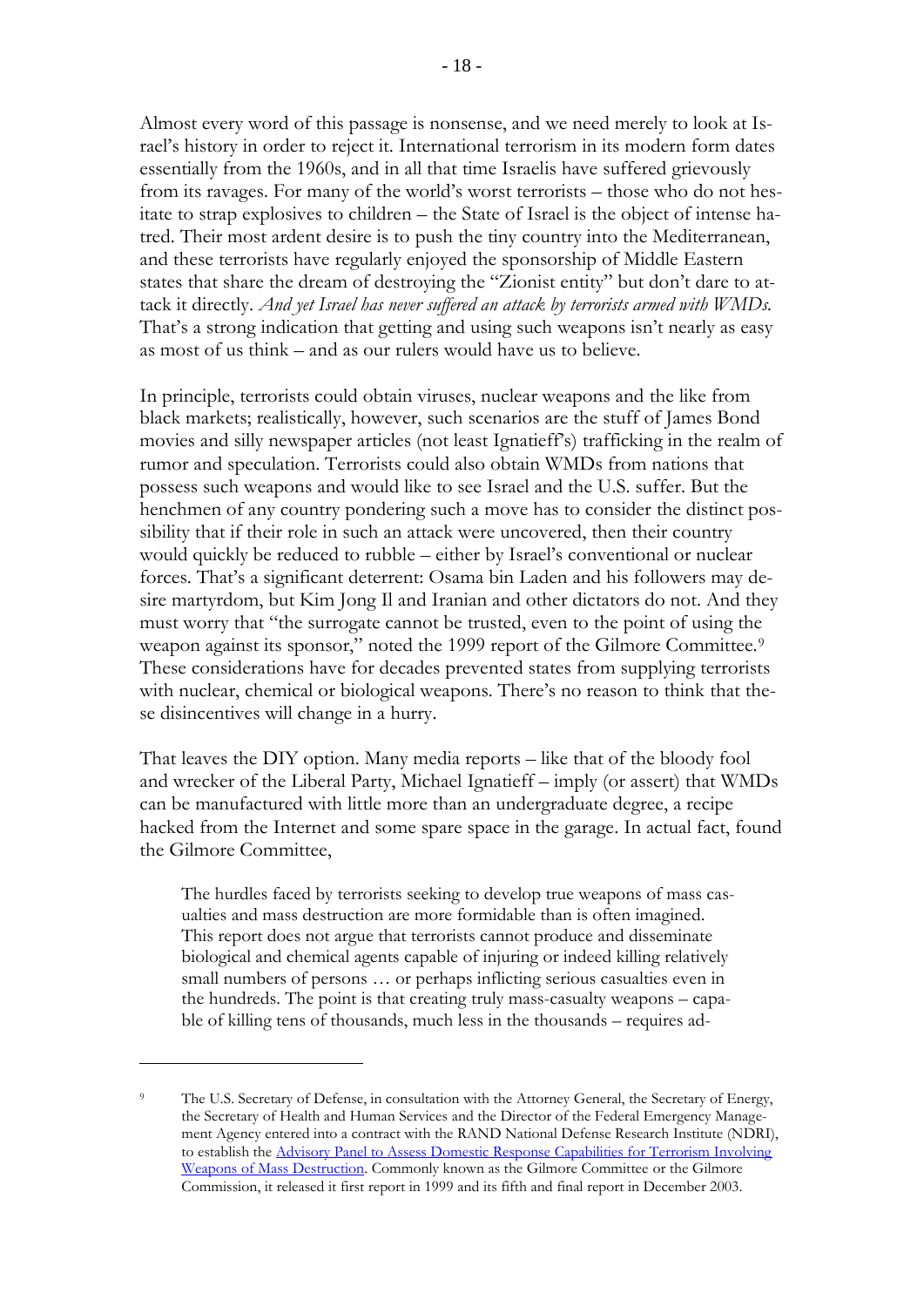vanced university training in appropriate scientific and technical disciplines, obtainable but nonetheless sophisticated equipment and facilities, the ability to carry out rigorous testing to ensure a weapon's effectiveness, and the development and employment of effective means of dissemination. [These demands are so formidable that they] appear, at least for now, to be beyond the reach not only of the vast majority of existent terrorist organizations but also of many established nation-states.

Similarly, a report entitled [Weapons of Mass Destruction](http://www.au.af.mil/au/awc/awcgate/crs/rs20412.pdf) – the Terrorist Threat and issued by the Congressional Research Service in 1999 concluded

Terrorist ability to produce or obtain WMD may be growing due to looser controls of stockpiles and technology in the former Soviet Union and the dissemination of technology and information. However, WMD are significantly harder to produce or obtain than what is commonly depicted in the press and today they probably remain beyond the reach of most terrorist groups. The Central Intelligence Agency believes that it is likely that terrorists will continue to choose conventional explosives over WMD.

The obsession with Islamists has clouded judgment: people and politicians in the West have forgotten (perhaps they never learnt) that the first religious zealots to obtain and deploy WMDs belonged to the Japanese cult of [Aum Shinrikyo.](http://en.wikipedia.org/wiki/Aum_Shinrikyo) Led by Shoko Asahara, Aum was fixated on the idea of inflicting mass-casualty terrorist attacks in hopes of sparking an apocalyptic war. Aum's resources were formidable. At its peak, the cult boasted a membership of 60,000 and offices in Australia, Germany, Russia and the U.S. It had at least several hundred million dollars of cash, and perhaps as much as \$1 billion of assets. And it had highly skilled members: Aum went to the best universities in Japan and aggressively courted postgraduate students in biology, chemistry, physics and engineering.

Aum also gave them some of the finest equipment and facilities money could buy. At one point, its membership included 20 scientists working on biological weapons, and another 80 investigated chemical weapons. Aum also sought nuclear weapons, and even purchased a 500,000-acre sheep station in a remote part of Australia with plans to mine uranium and ship it to Japan where, according to the Gilmore Committee, "scientists using laser enrichment technology would convert it into weapons-grade nuclear material." In Russia, the group bought large quantities of small arms "and is known to have been in the market for advanced weaponry, such as tanks, jet fighters, surface-to-surface rocket launchers and even a tactical nuclear weapon."

In short, Aum overlooked no opportunity to wreak mass havoc. When in October 2002 an outbreak of the [Ebola virus](http://en.wikipedia.org/wiki/Ebola) occurred in central Africa, Shoko Asahara personally led 40 of his followers to the region on what was allegedly a "humanitarian mission." Officials now believe Aum attempted to collect samples of the virus so it could be mass-produced in Japan. Their efforts failed. *This was hardly Aum's only failure.* The cult's first known bio-terror attack involved the spraying of botulinum toxin – the extremely deadly substance that causes botulism – from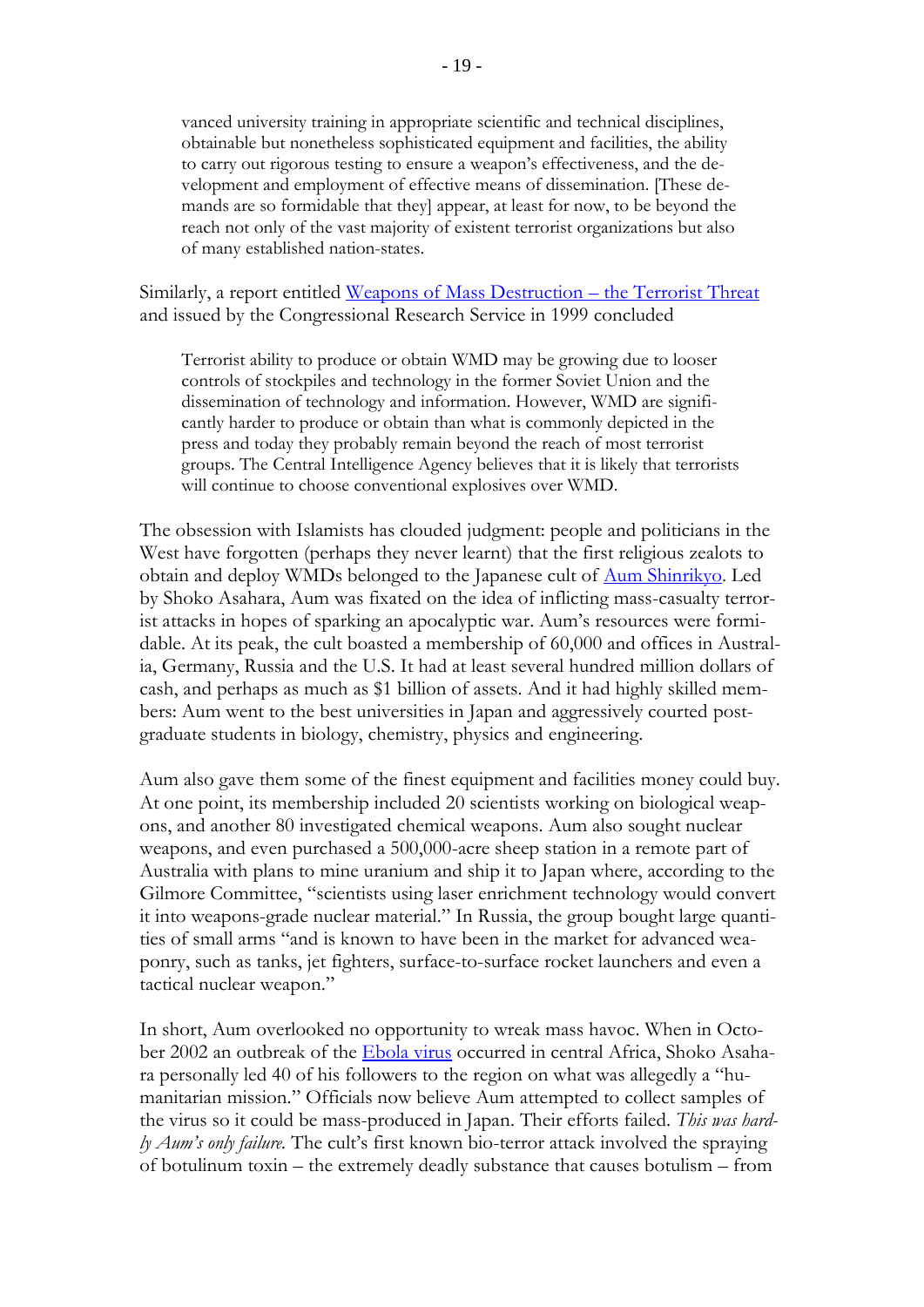three trucks at targets that included American naval bases, an airport, Japan's parliament and the Imperial Palace. No one got sick; indeed, nobody even knew there had been attacks – the truth was discovered three years later. Another botulinum attack in July 1993 also failed. That same month, the cult's first anthrax attack failed. In all, Aum made nine attempts to inflict mass death with two of the most feared bioterrorism weapons. They killed no one. It seems that not even Aun, with all its resources, could overcome the many practical barriers to isolating virulent forms of the deadly pathogens and disseminating them broadly.

Hence the cult switched its focus to chemical weapons and nerve agents. Here, Aum met with considerable success, producing substantial quantities of mustard gas, sodium cyanide, VX and sarin – the latter two being among the deadliest nerve gases. When police finally raided Aum's facilities in 1995, the cult possessed enough sarin to kill an estimated 4.2 million people. Does that terrify you? Quite the contrary: it should reassure you. After all, here was a cult that wanted to kill millions, and which had cleared the many barriers between it and the possession of weapons that were at least theoretically capable of doing just that. And yet Aum *still* failed to cause mass death.

On 27 June 1994, Aum's members drove a converted refrigerator truck into a residential neighourhood of Matsumoto, Japan. Inside, terrorists activated a computer-controlled system that heated liquid sarin to a vapour and blew it into the air with a fan. The wind conditions were perfect, slowly nudging the deadly cloud toward windows left open to the warm night air. Seven people died and more than 140 suffered serious injuries. On 20 March 1995, Aum tried another delivery method. Five members dressed in business suits and carrying umbrellas stepped aboard five different trains in the heart of Tokyo's notoriously-crowded subway system. In all, they carried 11 plastic bags filled with sarin. Placing the bags on the floor, the terrorists poked holes in them with their umbrellas and fled the trains. Three of the 11 bags failed to rupture. The other eight spilled roughly 159 ounces of sarin. As the liquid spread, it evaporated and vapors rose. Twelve people died. Five more were critically injured but survived. Another 37 were deemed severely injured, while 984 suffered modest symptoms.

Japanese authorities, belatedly alerted to Aum's scope and intentions, raided its properties all over the country. What they discovered astounded them. Despite the cult's vast resources, despite its murderous ambitions, despite its many efforts to acquire the means of slaughter and despite the repeated attacks, the police had little idea what was happening in their midst. It's hard to imagine a worse scenario: a fanatical cult with a burning desire to inflict mass slaughter has heaps of money, international connections, excellent equipment and laboratories, scientists trained at top-flight universities and years of near-total freedom to pursue its operations. *And yet Aum's 17 attacks with chemical and biological weapons took far fewer lives than the 168 people who died in Oklahoma City when Timothy McVeigh detonated a single bomb made of fertiliser and motor-racing fuel.*

The Gilmore Committee concluded: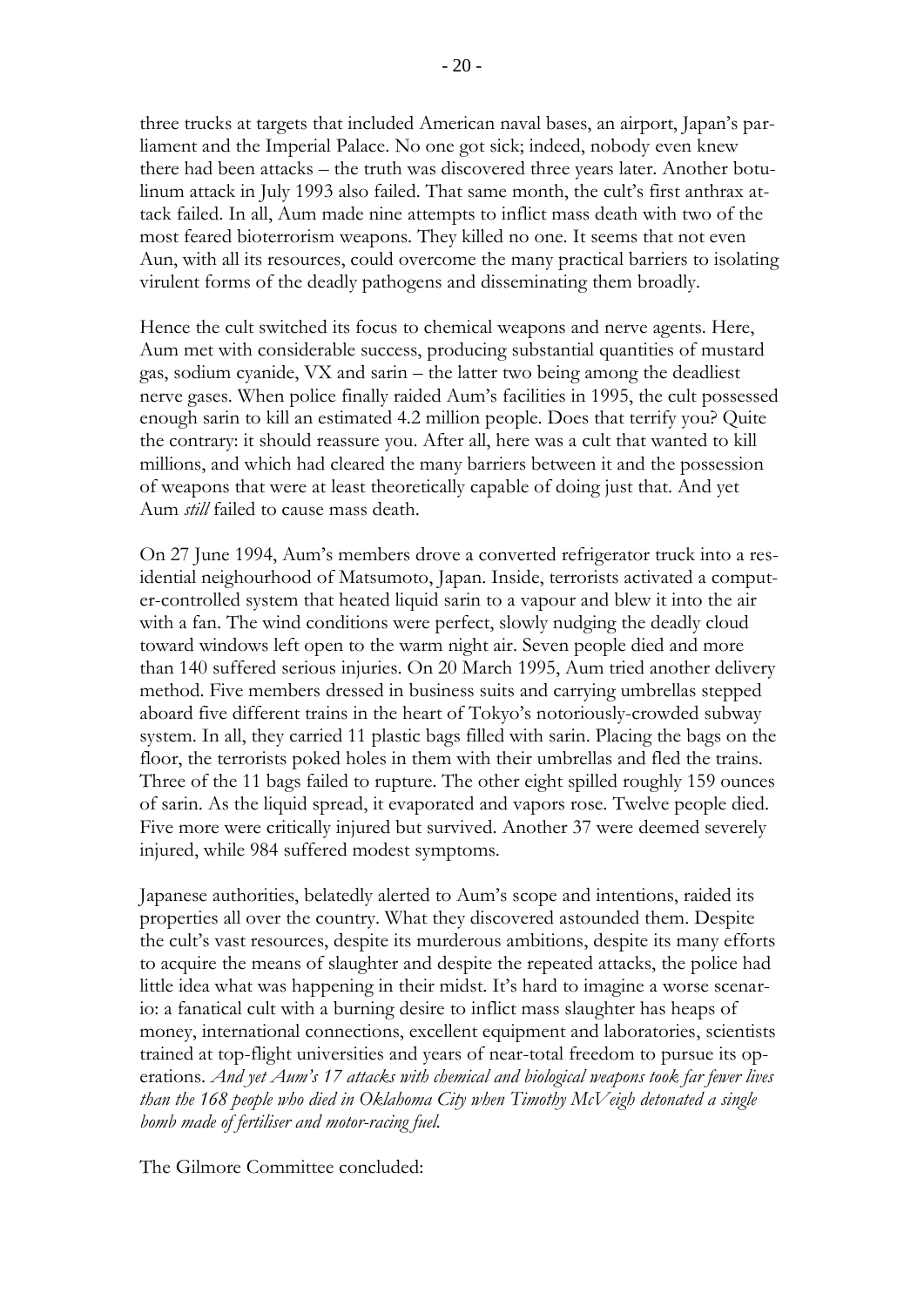Aum's experience suggests – however counter-intuitively or contrary to popular belief – the significant technological difficulties faced by any non-state entity in attempting to weaponize and disseminate chemical and biological weapons effectively.

Crucial to this failure, the Committee noted, is the atmosphere within a conspiracy fuelled by mania: "Aum scientists, socially and physically isolated and ruled by an increasingly paranoid leader, became divorced from reality and unable to make sound judgments."

For terrorists with dreams of apocalypse, this is very discouraging; for exactly this reason, it should comfort the rest of us. Al-Qaeda and other Islamist terrorists possess very few of Aum's advantages. They lack the money, infrastructure and equipment, the freedom from scrutiny and the ability to travel openly. Most importantly, they do not have the scientists  $-$  al-Qa'ida has tried to recruit them but has consistently failed, which is the main reason they have never shown even a fraction of Aum's technical sophistication. The one factor they share with the Japanese cult is the hothouse atmosphere that crippled Aum's efforts. Apparently, dispassionate boffins and crazed terrorists don't play well together.

Aum's experience demonstrates that the probability of mass-casualty terrorist attacks using chemical or biological weapons is greater than zero, but that it is far closer to zero than to 1.0. Terrorists quickly encounter many serious – and virtually insuperable – technical and logistical obstacles if they start down this path. That's a compelling reason why even the most sophisticated and ruthless terrorists have stuck most exclusively to bombs and bullets – or, in the case of the worst terrorist attack in history, box cutters and aeroplane tickets.

Of course, the calculations change when weapons go nuclear. "Perhaps the only certain way for terrorists to achieve *bona fide* mass destruction would be to use a nuclear weapon," wrote the Gilmore Committee. A nuclear attack would undoubtedly be an almost unimaginable horror, and the contemplation of that horror inevitably stirs emotions strong enough to overpower any thought of probabilities. And that's a mistake. Probability is always important in dealing with risks, especially catastrophic risks. Yet by far the biggest risk that humanity faces is not nuclear terrorism: it is a collision with an asteroid or comet of planet-killing size. If we considered only the potential destruction of such an event and ignored its probability – that is, if we launched a War on Mega-Asteroids akin to a War on Terror – we would pour trillions of dollars into the construction of vast, impenetrable and globe-girdling defence systems to protect our Dear Leaders while many of the rest of us died. But virtually everybody would say, quite rightly, that that's a very foolish waste of resources because the probability of mass extinction by collision is incredibly tiny and that the money could do a lot more good down here on earth. We shouldn't ignore the threat from asteroids; at the same time, we shouldn't go crazy about it. The same cool head should be – but, alas, thus far hasn't been – brought to bear with respect to nuclear terrorism.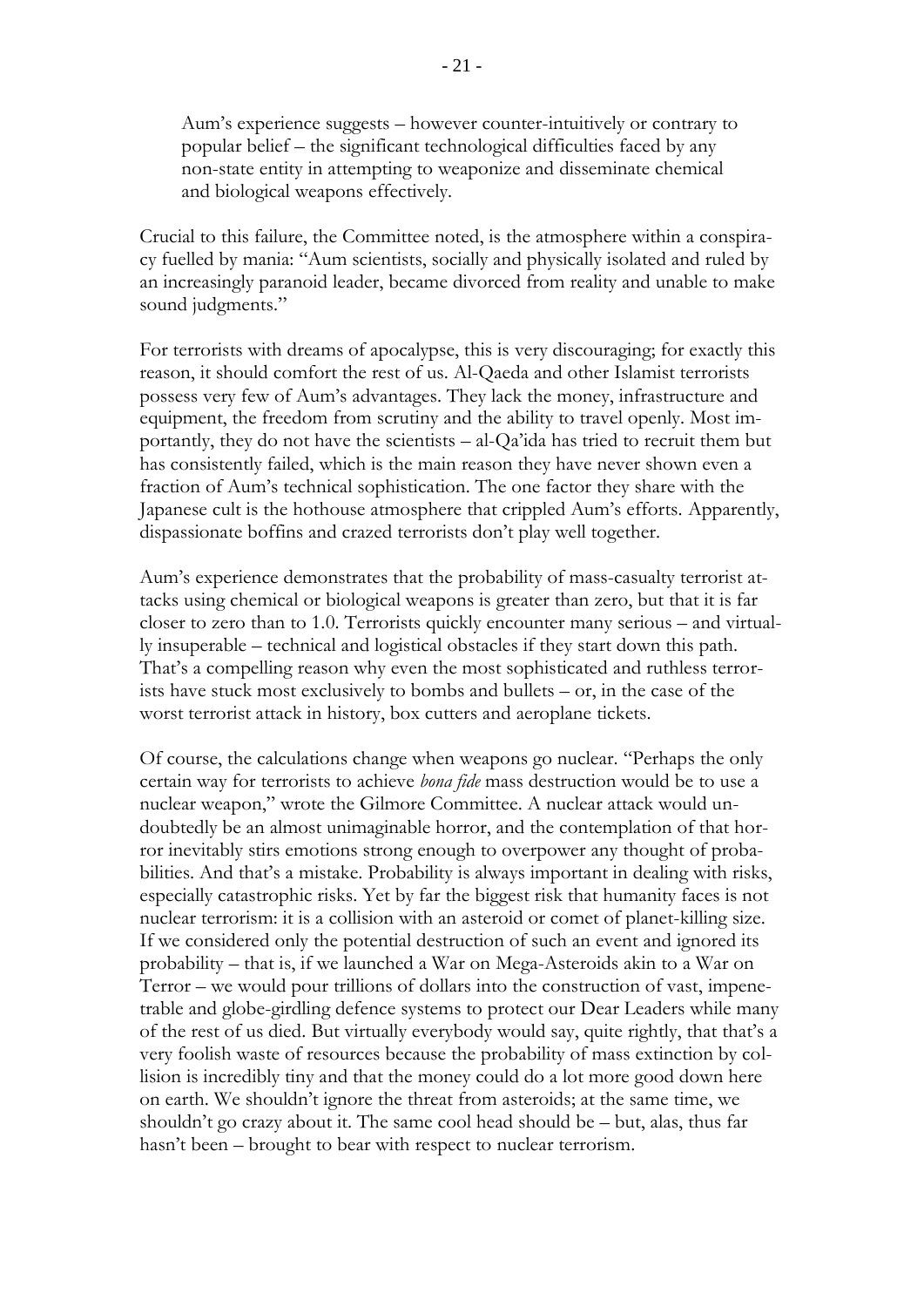# **How Likely Is the Mushroom Cloud? What Damage Might It Cause?**

Yet the neocons remain unfazed. "The problem here," [Condoleeza Rice](http://books.google.com.au/books?id=1IdjatjdBBwC&pg=PA6&lpg=PA6&dq=Condoleezza+Rice+%E2%80%9CThe+problem+here+is+that+there+will+always+be+some+uncertainty+about+how+quickly+Saddam+can+acquire+nuclear+weapons.+But+we+don%E2%80%99t+want+the+smoking+gun+to+be+a+mushroom+cloud%E2%80%9D&source=bl&ots=PhEg_bTw13&sig=mxNQiv_Oark2dGvLli7hjj0gx_o&hl=en&ei=wABLTviHGeGHmQW_xND0Bw&sa=X&oi=book_result&ct=result&resnum=6&ved=0CD4Q6AEwBQ) infa[mously said](http://books.google.com.au/books?id=1IdjatjdBBwC&pg=PA6&lpg=PA6&dq=Condoleezza+Rice+%E2%80%9CThe+problem+here+is+that+there+will+always+be+some+uncertainty+about+how+quickly+Saddam+can+acquire+nuclear+weapons.+But+we+don%E2%80%99t+want+the+smoking+gun+to+be+a+mushroom+cloud%E2%80%9D&source=bl&ots=PhEg_bTw13&sig=mxNQiv_Oark2dGvLli7hjj0gx_o&hl=en&ei=wABLTviHGeGHmQW_xND0Bw&sa=X&oi=book_result&ct=result&resnum=6&ved=0CD4Q6AEwBQ), "is that there will always be some uncertainty about how quickly [Saddam] can acquire nuclear weapons. But we don't want the smoking gun to be a mushroom cloud." Similarly, Barack Obama plays the fear card like an old hand: he has identified nuclear terrorism as "a threat that rises above all others in urgency … There is no graver danger to global security than the threat of nuclear terrorism and no more immediate task for the international community than to address that threat." What is the probability that a terrorist cell launches a nuclear attack that destroys an American – or any other – city? It's not possible to calculate. Why not? Because it has never happened and thus there are no numbers to crunch. In the absence of data, all we can do is look at the facts about the construction and availability of nuclear weapons and make a judgment call.

The Gilmore Committee did just that. It started by noting that, despite the widespread fears that prevailed during the 1990s, the collapse of the Soviet Union did not cause the release of ex-Soviet nukes into the black market. In particular, reports that Russia's notorious "suitcase nukes" went missing did not withstand scrutiny. In any event, the devices require regular, highly technical and expensive maintenance in order to function properly. Even if some disgruntled Russian officer did manage to sell a bomb, the buyers would still have the difficult job of smuggling and detonating it – the latter being particularly difficult because nuclear devices typically have tamper-proof seals and other security measures designed to prevent precisely this scenario.

As for DIY, it's important to emphasise that it's simply not something that the average geek can do in the average suburban garage. "Building a nuclear device capable of producing mass destruction presents Herculean challenges for terrorists and indeed even for states with well-funded and sophisticated programs," the Gilmore Committee wrote. In the 1980s, Saddam Hussein poured Iraq's vast oilfunded resources into a nuclear program. But before the first Gulf War he failed to produce even a single weapon, and subsequent sanctions scuttled his ambitions. Apartheid South Africa did build a small nuclear arsenal, but "it took scientists and engineers – who were endowed with a large and sophisticated infrastructure – four years to build their first gun-type system (the crudest form of nuclear bomb)." That's a far cry from the babble and vast exaggeration of Graham Allison ([Don't Underestimate Nuclear Terror Threat](http://www.hks.harvard.edu/news-events/news/commentary/don-underestimate-nuclear-terror), 9 October 2009).

And yet, however unlikely and implausible it is, it could happen. "What then?" gloat the neocons as if they've presented a trump card. By most accounts, a successful nuclear detonation in an urban centre would kill in the order of 100,000 people. Given such a death toll, the chance of any randomly-selected American being killed in the explosion would be 0.033%, or 1 in 3,000. As for the collective risk, a death toll of 100,000 is not much more than the number of Americans killed each year by diabetes  $-75,000$  – and it is roughly equal to the number of American lives lost annually to accidents or to infections contracted in hospitals.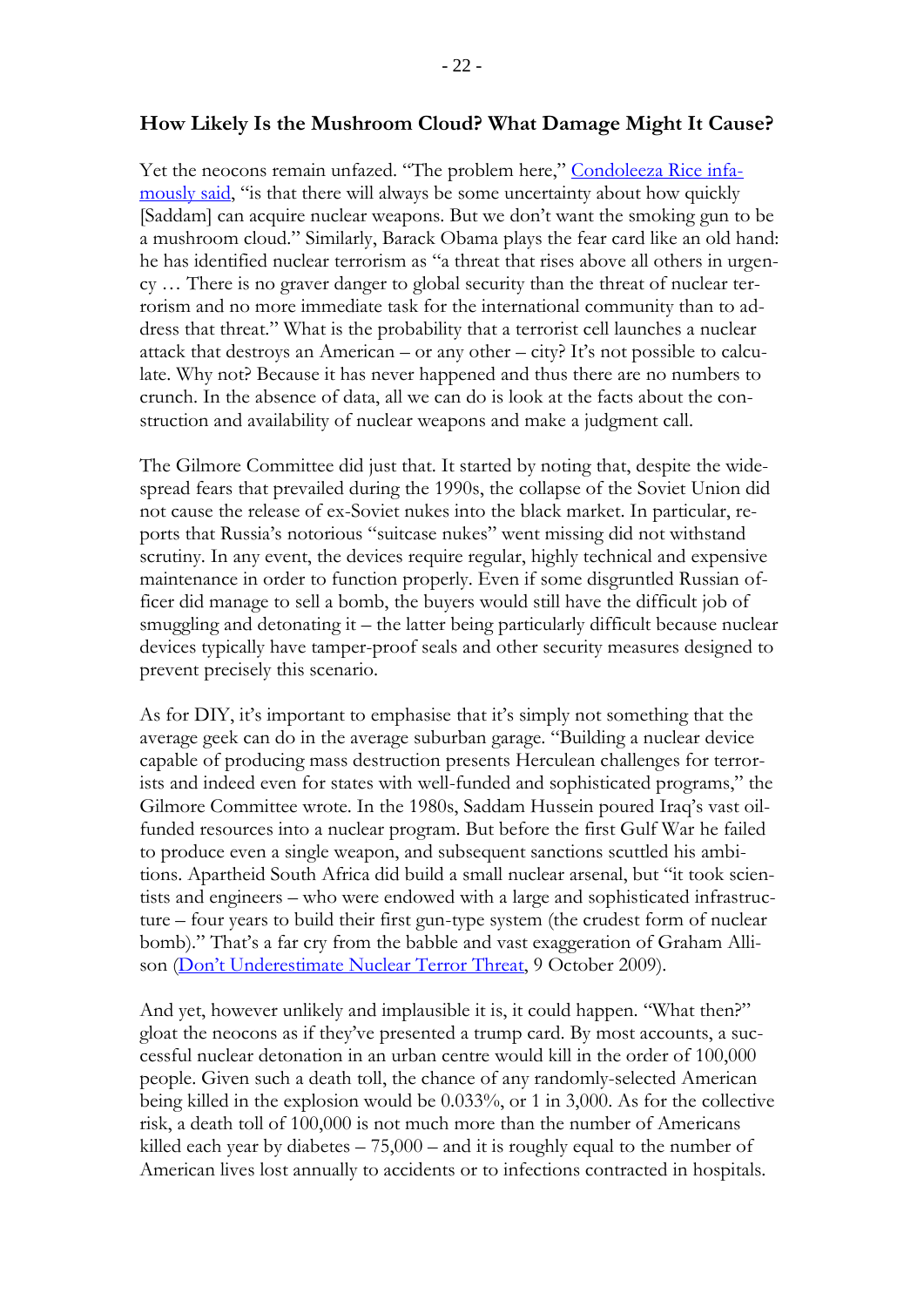So simply in terms of number of lives lost, a nuclear terrorist attack would certainly be tragic but hardly apocalyptic.

A nuclear terrorist attack would inflict massive damage, but the claim of George Tenet (a former Director of the CIA and another Evil Zero in a long line of fear mongers and fools who littered the Bush, Blair and Howard governments) that it would "destroy" the American economy is an absurd exaggeration. Again, the best disproof of Tenet's laughable claim is the aftermath of 9-11 itself. The attack wasn't on the scale of a nuclear detonation, of course, but the terrorists did paralyse the most important city in the U.S., halt all air travel and bring American commerce and society to a shuddering halt. Stock markets plunged – but within 40 days the DJIA returned to its level on 10 September. "If you look closely at the trend lines since 9/11," William Dobson wrote in *Foreign Policy* magazine on the fifth anniversary of the attacks, "what is remarkable is how *little* the world has changed." American exports continued to rise steadily, as did the level of debt, and although the value of global trade dipped slightly in 2001 from \$8 trillion to \$7.8 trillion – it was a bad year even prior to the attacks – it "came racing back, increasing every subsequent year to \$12 trillion in 2005." The American economy was not devastated, nor was globalisation reversed.

Another demonstration of this point came on 29 August 2005, when Hurricane Katrina breached the levees protecting New Orleans. More than 1,500 people died, and most of the rest fled. The parallel with a nuclear strike is far from exact, but an American city was suddenly smashed and abandoned. The costs in economic (as opposed to human) terms have been estimated at \$80 billion. Neither the storm nor its aftermath crippled the American economy.

# **All the Groundless Fear Mongering, All the Bloody Time**

Americans' – and the Westerners' more generally – reaction to the attacks of 11 September 2001 simply doesn't make sense. In 2005, almost one-half of Americans worried that they or their families might be killed by terrorists – a level of concern that was actually *higher* than it was four years earlier, even though no attack occurred in the interim (or, for that matter, since 2005). And that level of concern vastly exceeds the concern about diabetes, heart disease and stroke – which are many times more likely to kill.

That people's angst was wildly unrealistic in the immediate aftermath of the attacks is understandable. But why did Americans' fear rise as time passed? To understand that, we must revisit 12 September 2001 and George W. Bush's declaration that the events of the previous day were "more than acts of terror. They were acts of war … Freedom and democracy are under attack." Tony Blair poured his own rhetorical fuel onto the fire a few days later: "we know that they would, if they could, go further and use chemical or biological or even nuclear weapons of mass destruction." This theme recast the destruction wrought by 9/11. According to our rulers, it was not an act of 19 fanatics armed with nothing more than box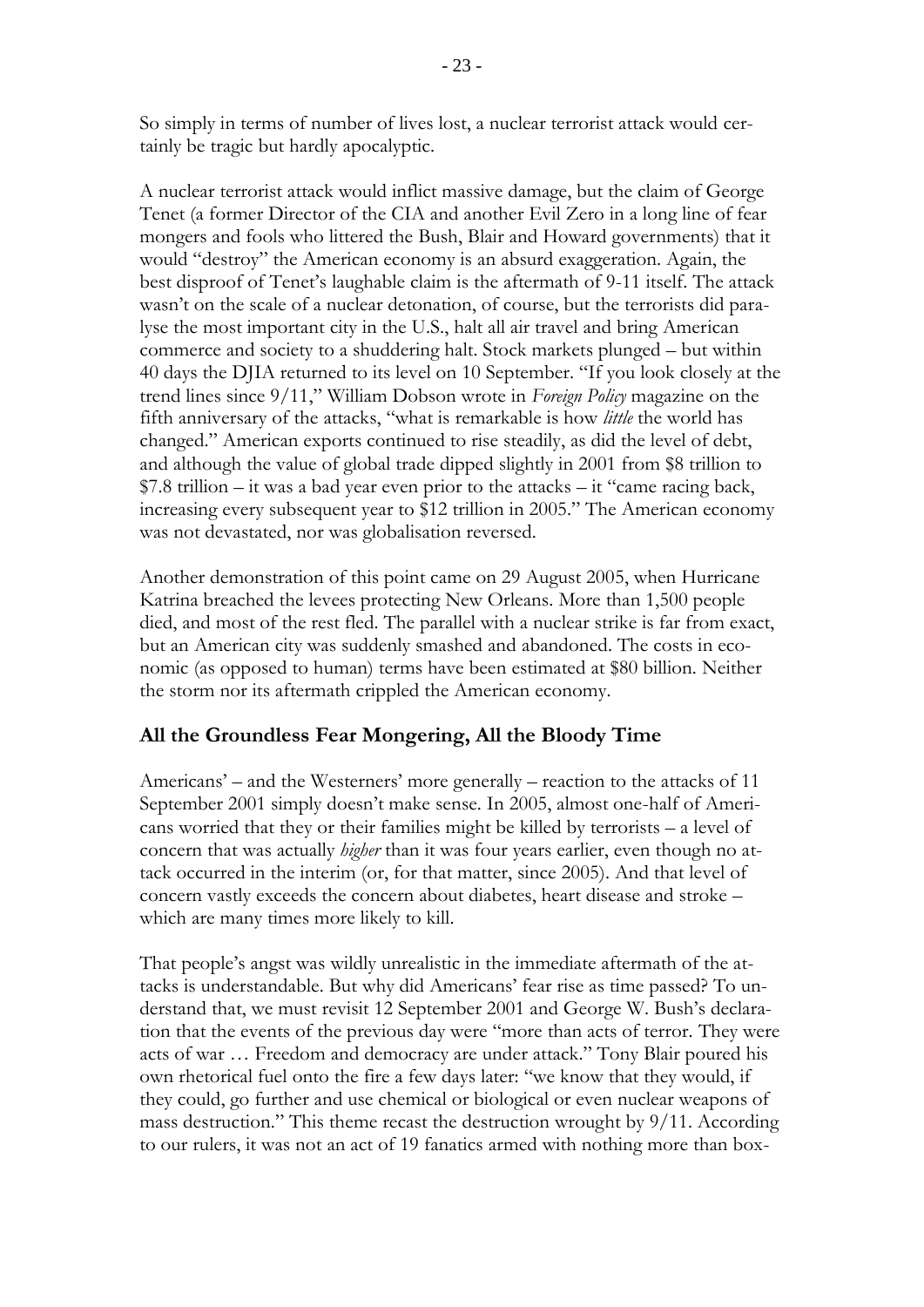cutters and good luck: it was definitive proof of the fantastic powers, reach and sophistication of the enemy.

How could it be otherwise? America, after all (ask most but fortunately not all of its residents), is the greatest and most powerful and best country in the Entire History of the Whole Wide World; only an enemy of fantastic powers, reach and sophistication could possibly lay a hand, much less launch a successful attack, on The Indispensible Nation. A bellicose "Triple-A nation," to use Obama's phrase, must have Triple-A enemies: otherwise it's simply a bully. Accordingly, to confess the truth that the attacks were an act of 19 rag-tag fanatics would be to confess that America isn't exceptional; and that's something that few Americans can bring themselves to admit. Hence the interpretation of the Best and the Brightest: the attacks of 11 September 2001 were not a horrible deviation from the terrorist norm; they were both a new normal – expect more attacks of the same scale – and a sign that much worse was sure to come.

The government's poodles in the mainstream media and in the universities swallowed this line so quickly and enthusiastically that they didn't bother to chew. Hence it became routine to say that "everything had changed." We (the U.S. in particular and its Western lackeys in general) have entered the "Age of Terror." Some conservatives dubbed it the "Third World War" – or perhaps the fourth, for those neocons who thought that the Cold War should be included in the list and regretted that it didn't cost even more blood and treasure. George W. Bush endorsed this view. On 6 May 2005, he referred to the passenger revolt on Flight 93 as "the first counterattack to World War Three." Another popular phrase was "existential struggle," which suggested that the very existence of the U.S. was in jeopardy. Irwin Cottler (a renowned human rights busybody and yet another highly educated damn fool of the sort that Canada produces in embarrassing profusion) took this point to a laughable extreme. He often referred to terrorism as "an existential threat to the whole of the human family."

The events of 9/11 could have been framed several ways, but the George W. conceived them as a global clash between mighty forces that can end only in victory or destruction – and his administration stuck with that frame until it left office. "The civilised world faces unprecedented dangers," he declared in his State of the Union Address in January 2002. "Unless we act to prevent it, a new wave of terrorism, potentially involving the world's most destructive weapons, looms in America's future," the president's [National Strategy for Homeland Security](http://www.ncs.gov/library/policy_docs/nat_strat_hls.pdf) warned in 2002. "It is a challenge as formidable as any ever faced by our nation … Today's terrorists can strike at any place, at any time, and with virtually any weapon." In the 2003 State of the Union address, Bush said the fight against terrorism was the latest in a succession of struggles against "Hitlerism, militarism, and communism," and that "once again, this nation and all our friends are all that stand between a world of peace, and a world of chaos and constant alarm." In 2007, the White House's web site called the 9/11 attacks "acts of war against the United States, peaceful people throughout the world, and the very principles of liberty and human dignity." Month after month, Bush and his henchmen ham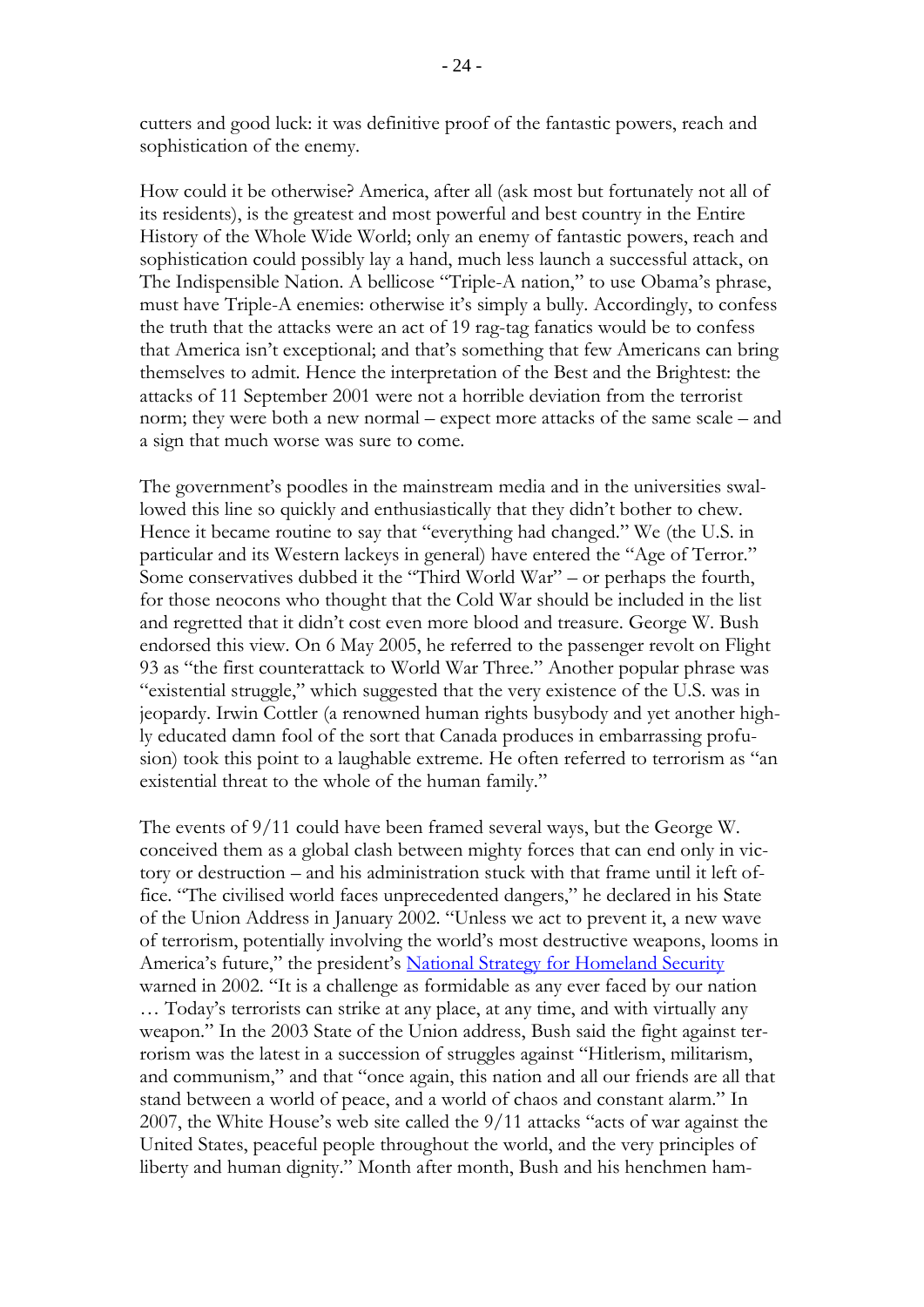mered these themes. Like the inhabitants of Hitler's Germany, whose rulers relentlessly fed them lies about Jews, in the decade since 11 September 2001 Americans have continuously been fed the falsehood that terrorism poses a grave threat not just to their personal safety, but to civilisation itself. America is no safer or freer, but it is certainly far deeper in debt and its government is much bigger.

#### **Those Who Want War Often Get It**

When George W. Bush delivered his State of the Union Address in January 2003, he was completing plans for the invasion of Iraq. Perhaps that's why his tone was as intense as a Tom Clancy novel:

Saddam Hussein aids and protects terrorists, including members of al-Qa'ida. Secretly, and without fingerprints, he could provide one of his hidden weapons to terrorists, or help them develop their own. Before September 11, many in the world believed that Saddam Hussein could be contained. But chemical agents, lethal viruses, and shadowy terrorist networks are not easily contained. Imagine those nineteen hijackers with other weapons and other plans – this time armed by Saddam Hussein. It would take one vial, one canister, one crate slipped into this country to bring a day of horror like none we have ever known …

This theme – "we" must act now to preclude the slightest chance this occurs in the future, and anybody who doubts it is either a defeatist or a traitor – appeared repeatedly in statements from the White House (and Downing Street and The Lodge) in the weeks and months before the Anglo-American invasion of Iraq. Ron Suskind, the author of *The One Percent Doctrine: Deep Inside America's Pursuit of Its Enemies Since 9/11* (Simon & Schuster, 2006) traces it to Bush's Vice-President, Dick Cheney. According to Suskind, immediately after 11 September 2001 Cheney directed that "if there was even a one percent chance of terrorists getting a weapon of mass destruction – and there has been a small probability of such an occurrence for some time – the United States must now act as if that were a certainty." Neocons have no shame – or sense of consistency: they stridently reject the precautionary principle as applied to climate change, but they enthusiastically embrace it when it comes to terrorism!

Long after even the dullest blade could see that the "mission" in Iraq had not been "accomplished," Americans continued to support strongly George W. Bush's "handling" of terrorism. When danger looms, it seems, Americans want a strongman in charge. Republicans obliged them by asserting that untold and growing dangers constantly loomed. They followed this script to the letter – in an even blunter and more frightening form – in 2004 and 2006. In the campaign of 2006, Dick Cheney repeatedly warned of "mass death in the United States." Yet the terrorist threat wasn't a winner for Republicans in 2006. Perhaps their bungled (to put it mildly) response to Hurricane Katrina cost them support. And the deepening chaos in Iraq – "the central front in the war on terror" – also cast doubt upon their alleged competence. Perhaps most importantly, not all Americans can be frightened indefinitely. After all, if they're in such terrible danger, doesn't their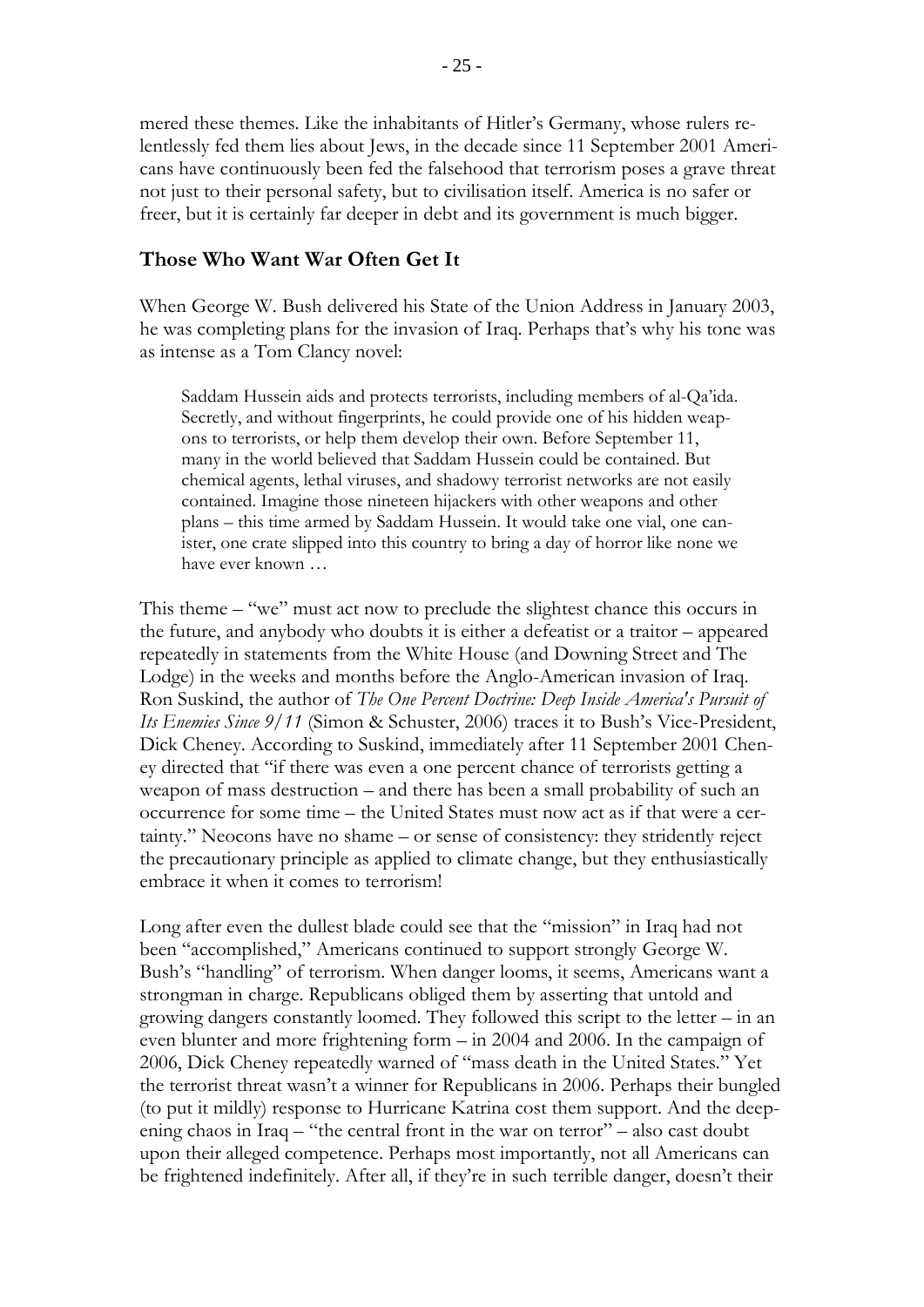very vulnerability demonstrate that Republicans have failed to provide "security"? Yet it was hardly just Republicans: the entire Establishment Within the Beltway unanimously and relentlessly asserted that terrorists posed a great danger to the life of each and every American.

Hence the rapid rise of the Terrorism Industry – a protected, featherbedded and mollycoddled industry if there ever was one. Almost immediately after 11 September 2001, lobbyists and politicians recognised that a foolproof way to secure legislative and executive approval for virtually any spending proposal was to assert that it was a necessary condition of "national security" (a phrase that should make Americans shudder, but apparently makes them cheer). In [Doublespeak and the](http://www.scribd.com/doc/13673474/-Doublespeak-and-the-War-on-Terrorism-Cato-Briefing-Paper-No-98-)  [War on Terrorism, Cato Briefing Paper No. 98,](http://www.scribd.com/doc/13673474/-Doublespeak-and-the-War-on-Terrorism-Cato-Briefing-Paper-No-98-) Timothy Lynch cited examples of this "security." Among the most laughable: \$250,000 for air-conditioned rubbish trucks in Newark, New Jersey, and \$900,000 for the ferries in Martha's Vineyard, Massachusetts. Its harbourmaster sheepishly admitted "I don't know what we're going to do, but you don't turn down grant money."

Non-governmental organisations (NGOs) have also used terrorism to push their sectional barrows. Greenpeace and other foes of nuclear energy warned that terrorists could attack existing reactors, and that the construction of new ones would increase the risk that fissionable material fell into the hands of terrorists. Not to be upstaged, the Worldwatch Institute campaigned against Big Agriculture on the grounds that terrorists could infiltrate it [\(The Bioterror in Your Burger,](http://www.alkalizeforhealth.net/Lbioterror.htm) one of its press releases memorably and laughably screeched). The issue didn't matter: NGOs linked it (no matter how implausibly) to politicians' and the general public's fear of terrorism.

#### In [There is Nothing to Fear but the TSA](http://www.dollarvigilante.com/blog/2011/7/8/there-is-nothing-to-fear-but-the-tsa-itself.html) Itself, [The Dollar Vigilante](http://www.dollarvigilante.com/) reports:

Despite zero US deaths per year in the US from terrorism since 9/11, the [Transportation Safety Administration] is expanding at a voracious rate. The TSA has been found screening train passengers and Homeland Security chief Janet Napolitano has admitted that body scanners would eventually find their way into US public transportation, trains and boats and is already beta-testing technology that goes even further, by forcing Americans to undergo a behavioral interrogation before they are allowed to enter sports events, rock concerts and shopping malls. They've even proposed doing patdowns at high school proms!

In June they spread way beyond airport security. A joint VIPR "security exercise" involving military personnel had Transportation Security Administration workers covering 5,000 miles and three states. The TSA is turning into a literal occupying army for domestic repression in America.

As well, they keep coming up with new threats that they say we all need to be worried about. They never cite any actual source, always proclaiming that "terrorist chatter" has indicated the threat. Who are these terrorists and where are they all chattering? That is top secret.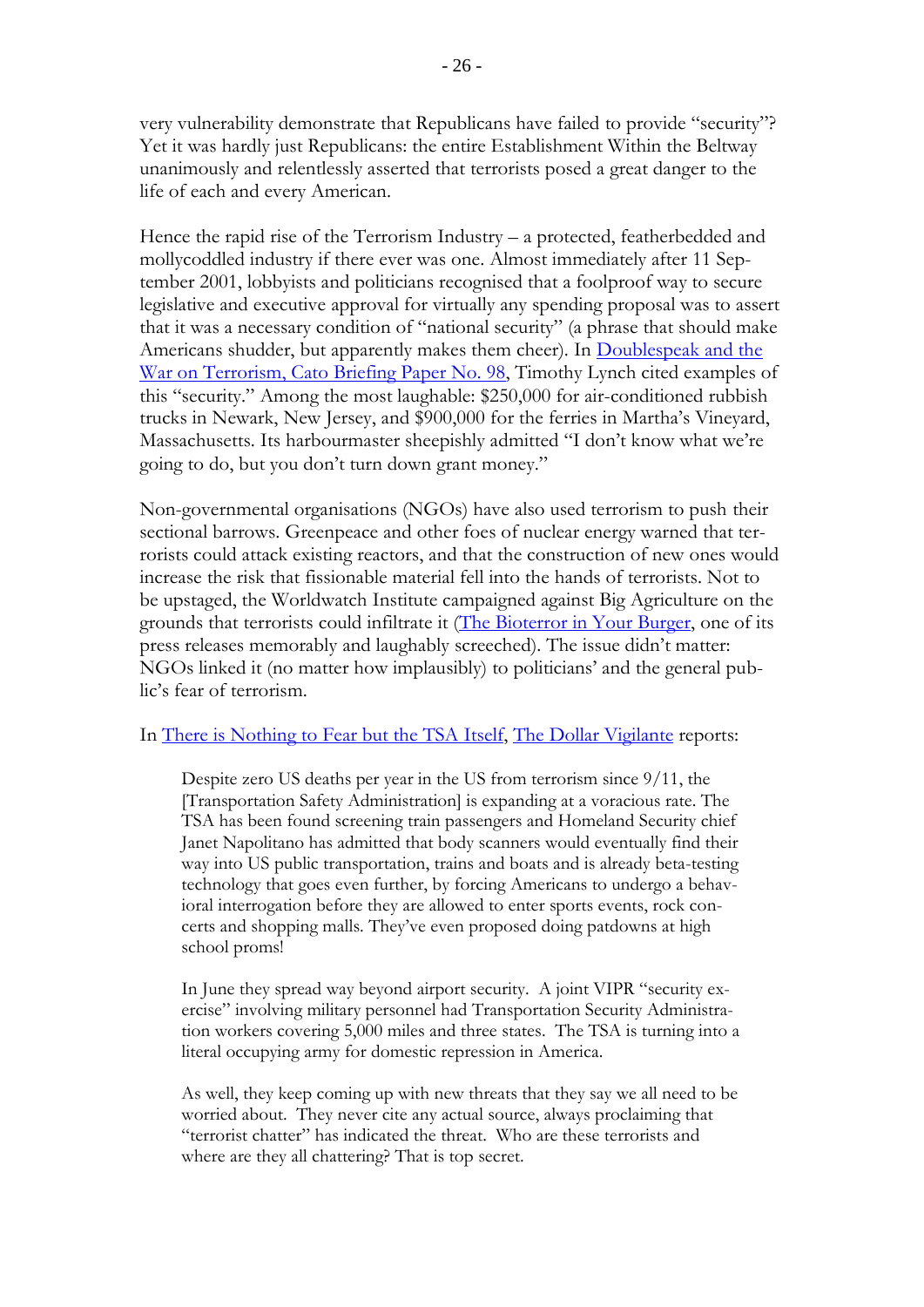Now they say that the big threat is terrorists implanting bombs before boarding airplanes! Of course, the TSA states that this will require "enhanced," more invasive patdowns. They've even stated that the bombs could be placed in breast implants! So, get ready ladies, we're going to have to double and triple check those breasts for any signs of irregularities. And just yesterday the TSA has stated that they will have to do a pat-down of "poofy hair."

What's next? Mandatory hair shaving before boarding a flight or train? Why not also just require tattooing of your social insurance number on your arm as well? Better safe than sorry, right?

The failure of American, Australian, British and most other Western governments to put the risk of terrorism into perspective – or even to understand the rudiments of risk and risk management – has been utter, total and complete. George W. Bush (or Tony Blair of John Howard) never confessed that, as serious as terrorism is, it doesn't pose a significant risk to the individual American. He never once said "calm down." He never said something like "you've got a better chance of being killed by lightning than by a terrorist," and that the randomly-selected individual is far more likely to die as a result of diabetes and heart disease – or at the hands one of his countrymen in a violent but non-terrorist crime.

Neither did any other politician, Republican or Democrat. In June 2007, New York's mayor, Michael Bloomberg, came close. "There are a lot of threats to you in the world," he told *The New York Times*. He mentioned a few, including heart attacks and lightning strikes. "You can't sit there and worry about everything. Get a life!" The sentiment is noble, but Bloomberg ignored probability by lumping together heart attacks – a significant risk for most people – with the extreme improbability of death by lightning strike and terrorist attack. Ironically, only John McCain (*Why Courage Matters: The Way to a Braver Life*, Ballantine Books, reprint ed., 2008, p. 33) exhorted Americans to heed the relevant probabilities: "get on the damn elevator! Fly on the damn plane! Calculate the odds of being harmed by a terrorist! It's still about as being swept out to sea by a tidal wave." Unfortunately, McCain made this statement only in the book. His public pronouncements, before and after, affirm a Big Lie of American politics: "we" are at war against a mighty enemy; the risk they pose is grave and existential; therefore "national security," at no matter what cost, is non-negotiable.

#### **The Score After a Decade: al-Qa'ida 5, Western Democracies 1**

"Terrorism," writes Brian Michael Jenkins, "is actual or threatened violence calculated to create an atmosphere of fear or alarm, which will in turn cause people to exaggerate the strength of the terrorists and the threat they pose." Yet terrorists are clearly *not* formidable foes. If they were, they'd use formidable means. It's precisely their weakness that leads them to the slaughter of innocents – which is one of the very few means available to them. Slaughter *per se* is highly unlikely to inflict a serious – never mind a mortal – blow upon their enemies. But it can and often does generate great fear, particularly when Western governments move heaven and earth in order to fan it; and fear, in turn, can trigger the (over)reactions that,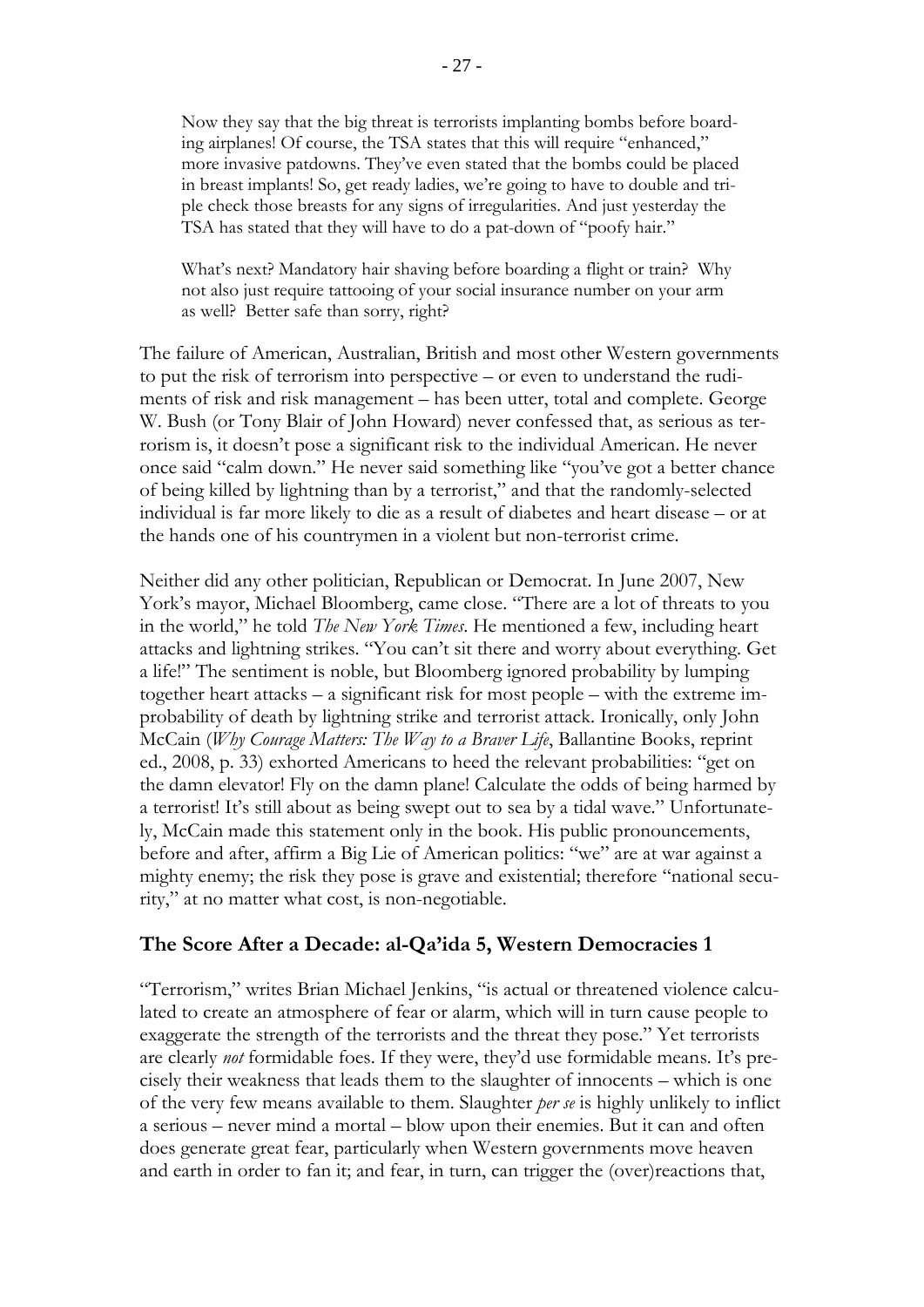terrorists hope, will advance their cause. First and foremost among these overreactions are the War on Terror, the invasions of other lands and draconian restrictions of civil liberties in the name of "national security" (a phrase that should make any liberty-loving person's blood boil).

In that sense, George W. Bush fell hook, line and sinker into the trap which Osama bin Laden set. The inescapable truth is that during the past decade al-Qaeda has been spectacularly successful. Osama bin Laden anticipated that the attacks on 11 September 2001 would either lead to an American withdrawal from the Muslim world (which he would have cheered) or an American invasion of a Muslim country (which he also welcomed). If the American military abandoned the Middle East, then its puppets (such as Egypt and Saudi Arabia) would be fatally weakened. If the American military invaded a Muslim country, then it would confirm bin Laden's claim that the "crusader nations" (and Christians and Jews more generally) were attacking Islam. It would also allow him to do to the U.S. and its allies what he did to the Soviet Union in the 1980s – that is, bleed it militarily and economically. From his point of view, the attacks on 11 September 2001 were therefore a no-lose proposition.

Hence the West's response to 9/11 was not just utterly wrongheaded: it was breathtakingly and monumentally stupid. It handed victory on a silver platter to Osama bin Laden and al-Qa'ida. George W. Bush was the greatest ally Osama bin Laden could possibly have imagined. Define the attacks as a war (as Bush did) and the rag-tag band of terrorists who committed them become an army – and a boon to al-Qa'ida's recruitment. Define the war as a cataclysmic fight to the death and nothing less than the Third World War – as neocons repeatedly did – and you declare to the world that al-Qa'ida is so powerful that it could conceivably defeat the United States of America. Insisting that America would "do whatever it takes," no matter how long it took, did not erase this implication. Quite the contrary: it cemented it.

This is the greatest gift George could possibly have given Osama. In the 1990s, bin Laden grandiosely "declared war" on the U.S., but Bill Clinton wisely ignored (or, more likely, didn't even notice) him. After he bombed American embassies in Kenya and Tanzania, and attacked an American ship off the coast of the Arabian Peninsula, Obama's profile rose somewhat, but he had nowhere near the notoriety he required in order to become the unifying voice of fanatical Muslims who wished to eradicate their corrupt governments and fantasise about a new caliphate. When George declared that Osama was an existential threat to the U.S., he gave Osama exactly the renown he craved. In the 1970s, the German government refused to let the Red Brigades goad it into an overreaction; after 11 September 2001, the U.S. Government delivered overreaction on a massive scale that surely exceeded bin Laden's and al-Qa'ida's wildest fantasies. George W. Bush is the only president in American history with degrees from both Harvard and Yale. It's absolutely no accident that he is, in other words, the most highly miseducated damn fool who's ever occupied that office.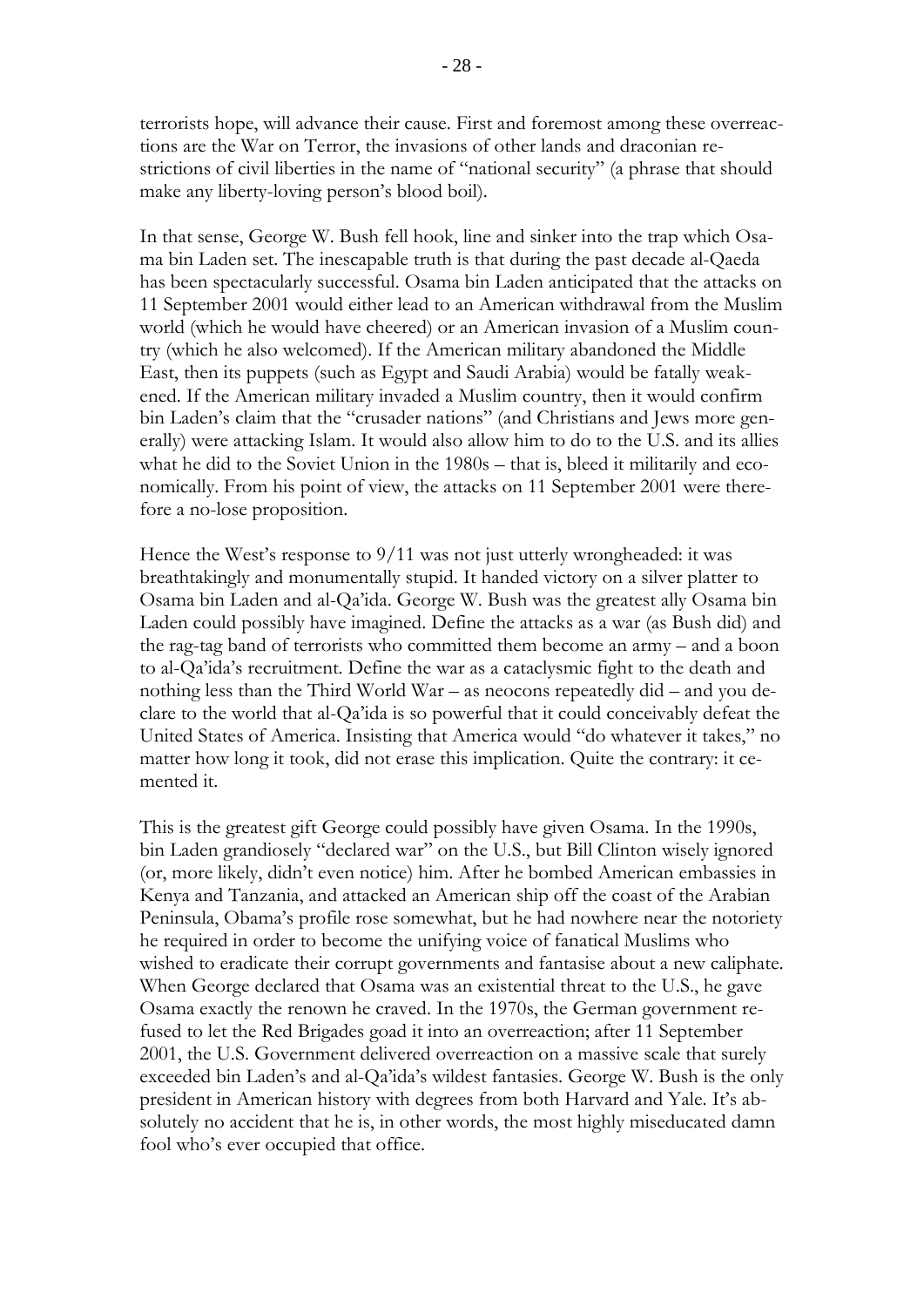#### **Conclusion: Our Rulers Are Stupid and Evil**

How, then, has al-Qa'ida's strategy fared? How about Bush's and Obama's? Consider this passage from *The Daily Telegraph* (London, 8 July 2011):

The total cost to America of its wars in Iraq and Afghanistan, plus the related military operations in Pakistan, is set to exceed \$4 trillion – more than three times the sum so far authorised by Congress in the decade since the 9/11 attacks. This staggering sum emerges from a new study by academics at the Ivy- league Brown University that reveals the \$1.3 trillion officially appropriated on Capitol Hill is the tip of a spending iceberg. If other Pentagon outlays, interest payments on money borrowed to finance the wars, and the \$400 biilion estimated to have been spent on the domestic "war on terror," the total cost is already somewhere between \$2.3 and \$2.7 trillion. And even though the wars are now winding down, add in future military spending and above all the cost of looking after veterans, disabled and otherwise and the total bill will be somewhere between \$3.7 trillion and \$4.4 trillion … Unlike most of America's previous conflicts, Iraq and Afghanistan have been financed almost entirely by borrowed money that sooner or later must be repaid.

The human misery is commensurate. The report concludes that in all, between 225,000 and 258,000 people have died as a result of the wars. Of that total, US soldiers killed on the battlefield represent a small fraction, some 6,100. The civilian death toll in Iraq is put at 125,000 (rather less than some other estimates) and at up to 14,000 in Afghanistan. For Pakistan, no reliable calculation can be made.

Even these figures however only scratch the surface of the suffering, in terms of people injured and maimed, or those who have died from malnutrition or lack of treatment. "When the fighting stops, the indirect dying continues," Neta Crawford, a co-director of the Brown study, said. Not least, the wars may have created some 7.8 million refugees, roughly equal to the population of Scotland and Wales.

What America achieved by such outlays is also more than questionable. Two brutal regimes, those of the Taliban and Saddam Hussein, have been overturned while al-Qa'ida, the terrorist group that carried out 9/11, by all accounts has been largely destroyed – but in neither Iraq nor Afghanistan is democracy exactly flourishing, while the biggest winner from the Iraq war has been America's arch-foe Iran.

Osama bin Laden and his henchmen probably spent the pittance of just \$500,000 on organising the September 2001 attacks, which killed 3,000 people and directly cost the US economy an estimated \$50 billion to \$100 billion. In 2003, President George W Bush proclaimed that the Iraq war would cost \$50 billion to \$60 billion. Governments that go to war invariably underestimate the cost – but rarely on such an epic scale. If the Brown study is correct, the wars that flowed from 9/11 will not only have been the longest in US history. At \$4 trillion and counting, their combined cost is approaching